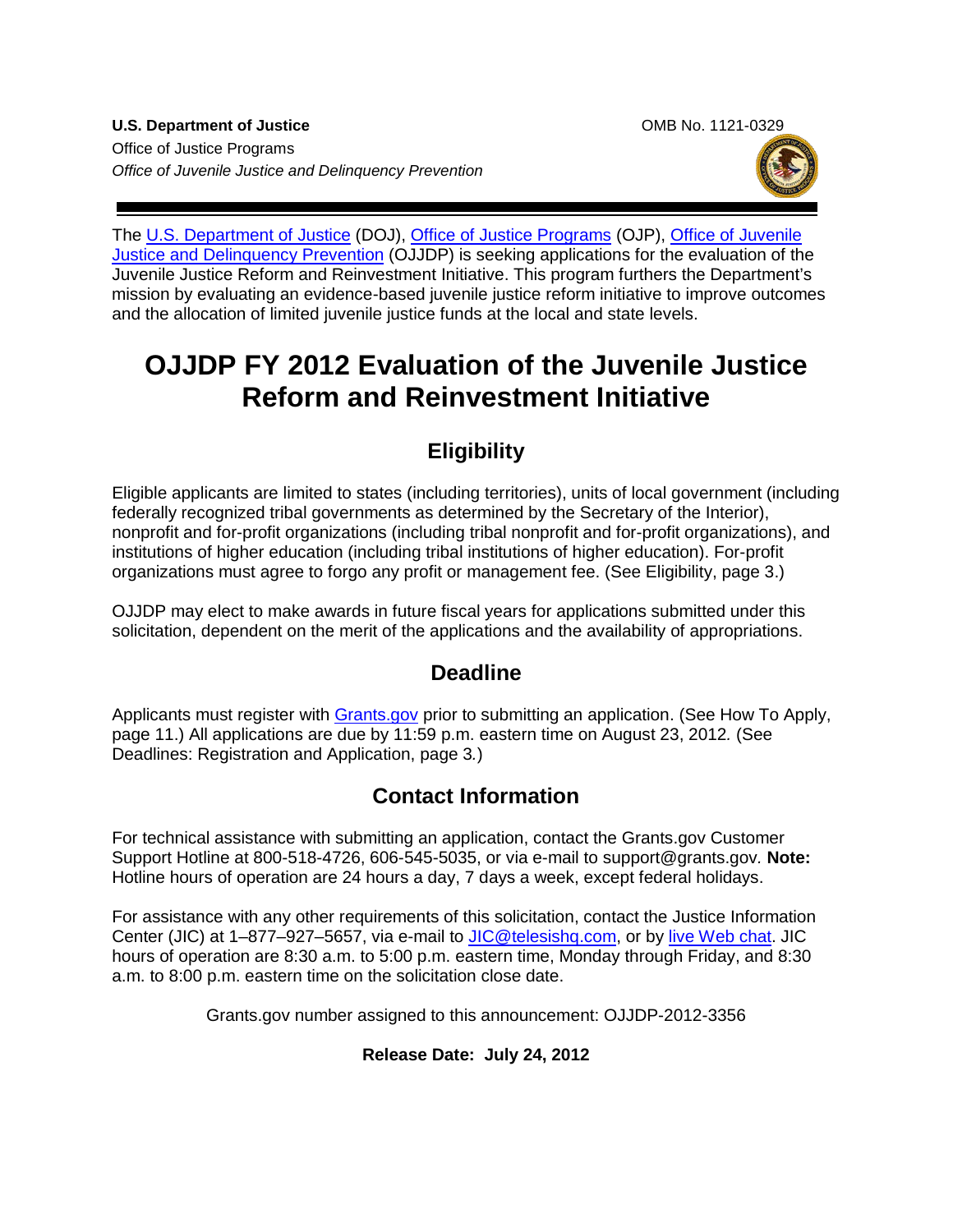| 1. | Information to Complete the Application for Federal Assistance (SF-424) 13 |  |
|----|----------------------------------------------------------------------------|--|
| 2. |                                                                            |  |
| 3. |                                                                            |  |
| 4. |                                                                            |  |
| 5. |                                                                            |  |
| 6. |                                                                            |  |
| 7. |                                                                            |  |
|    |                                                                            |  |
|    |                                                                            |  |
|    |                                                                            |  |
|    |                                                                            |  |
|    |                                                                            |  |

# **Contents**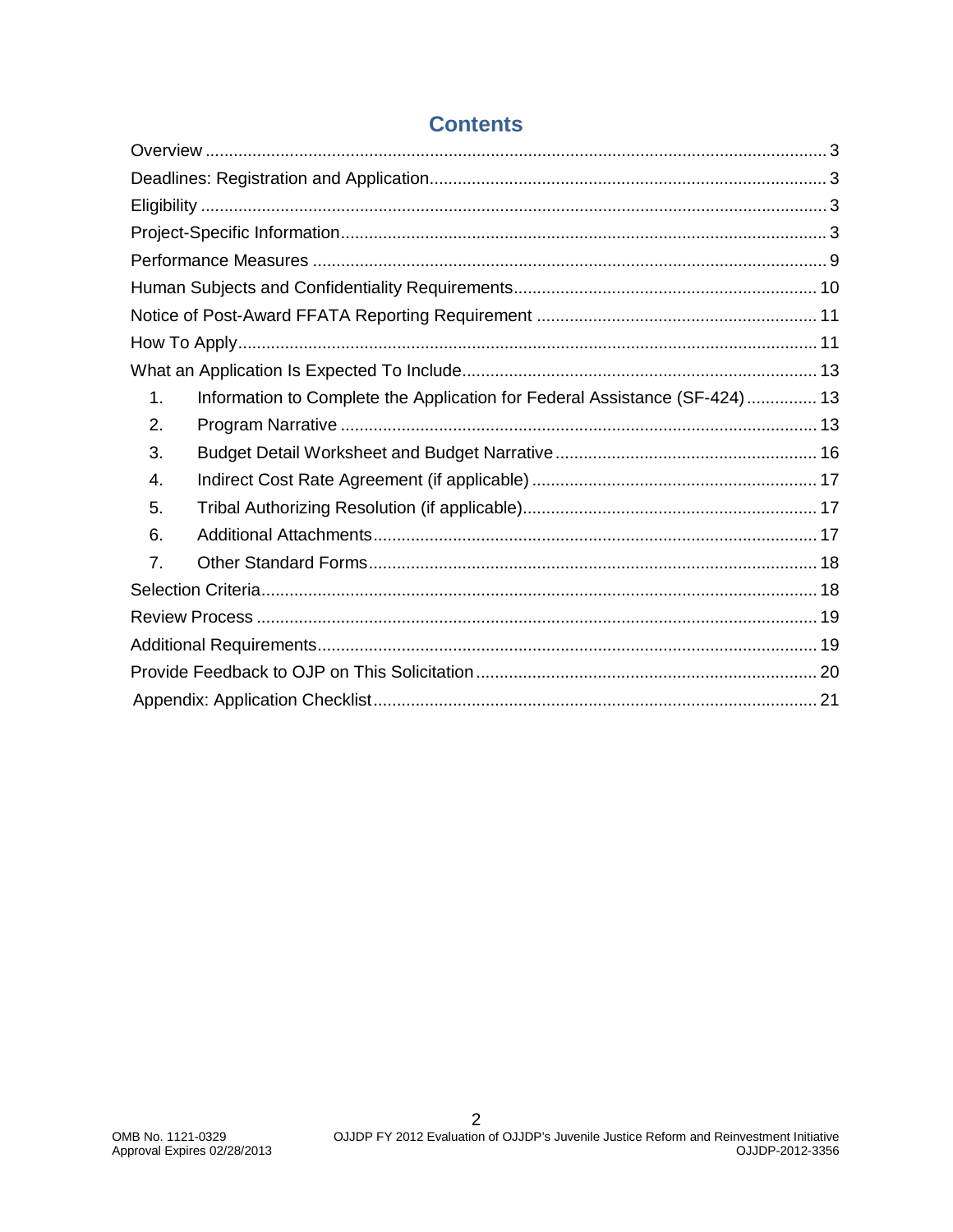# **OJJDP FY 2012 Evaluation of OJJDP's Juvenile Justice Reform and Reinvestment Initiative (CFDA # 16.821)**

### <span id="page-2-0"></span>**Overview**

The Office of Juvenile Justice and Delinquency Prevention (OJJDP) will conduct a comprehensive process and outcome evaluation of the Juvenile Justice Reform and Reinvestment Initiative. This new initiative is made possible through the Partnership Fund for Program Integrity Innovation (the Partnership Fund that the Office of Management and Budget (OMB)) administers.<sup>[1](#page-2-4)</sup> The initiative will fund as many as three sites to develop and implement an integrated set of research-based and cost-measurement tools to help them realign juvenile justice services and costs. The evaluator will track the implementation and outcome of activities and determine whether the initiative has had the intended effect. The evaluator will identify and adapt, as necessary, all measurement tools for the evaluation, including cost measurement tool(s) at the site level.

This Program is authorized by Pub. L. 111-117, 123 Stat. 3034, 3171 and Pub. L. 112-74, 125 Stat. 786, 898.

# <span id="page-2-1"></span>**Deadlines: Registration and Application**

Applicants must register with Grants.gov prior to submitting an application. OJP encourages applicants to register several weeks before the application submission deadline. In addition, applicants are urged to submit applications **at least 72 hours prior** to the due date of the application to allow time to receive the validation message and to correct any problems that may have caused a rejection notification. The deadline to apply for funding under this announcement is 11:59 p.m*.* eastern time on August 23, 2012. See How To Apply, page 11, for details.

# <span id="page-2-2"></span>**Eligibility**

Eligible applicants are limited to states (including territories), units of local government (including federally recognized tribal governments as determined by the Secretary of the Interior), nonprofit and for-profit organizations (including tribal nonprofit and for-profit organizations), and institutions of higher education (including tribal institutions of higher education). For-profit organizations must agree to forgo any profit or management fee.

OJJDP welcomes joint applications from two or more eligible applicants; however, one applicant must be clearly indicated as the primary applicant (for correspondence, award, and management purposes) and the others indicated as co-applicants.

# <span id="page-2-3"></span>**Project-Specific Information**

<span id="page-2-4"></span>This initiative is made possible by the Partnership Fund for Program Integrity Innovation [\(www.partner4solutions.gov\)](http://www.partner4solutions.gov/), which seeks innovative ideas to improve the stewardship of federal

<sup>&</sup>lt;sup>1</sup> See [partner4solutions.gov/](http://partner4solutions.gov/) for more information.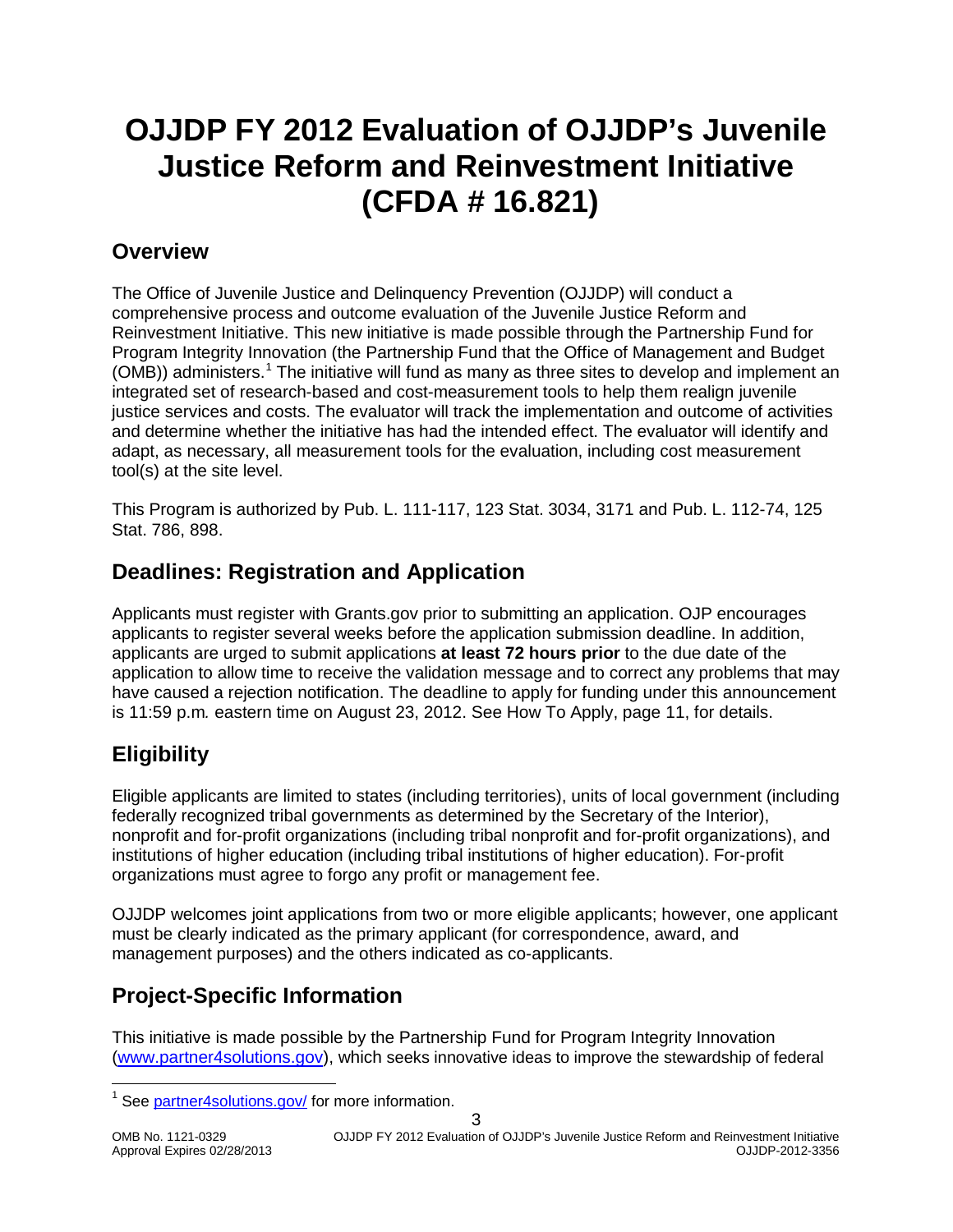dollars to create an efficient, effective government model for the 21st century. Since 2010, OMB has administered the Partnership Fund to support pilot projects to streamline operations and strengthen program integrity in federal assistance programs in cooperation with the states. Partnership Fund pilots test high-return-on-investment innovations that have potential to significantly impact multiple programs. OMB has made funds available for OJJDP to conduct a demonstration program to test evidence-based decisionmaking<sup>[2](#page-3-0)</sup> and cost realignment in juvenile justice programming at the local level.

The demonstration program builds on more than 30 years of OJJDP research in juvenile justice and youth development and program evaluations about what works and what does not in serving youth and reforming juvenile justice at the state and local levels. As the agency that has sponsored the majority of this research and offers continuous training and technical assistance to the juvenile justice field, OJJDP is in a unique position to work with selected states and communities to pilot this project.

In addition to an evaluator, under a separate solicitation, OJJDP will select three sites and a training and technical assistance provider for this demonstration program. OJJDP anticipates that all participants will collaborate to develop, implement, and test integrated tools that enable state and local agencies that administer the juvenile justice system to make informed decisions about resources and services for justice-involved youth. These tools incorporate the best research-based information regarding youth development, risks and needs, program effectiveness and cost to inform decisions around outcomes, quality, and costs of services for youth in the juvenile justice system.

Find the solicitation for the demonstration program at [www.ojjdp.gov/grants/solicitations/FY2012/JJRRI.pdf.](http://www.ojjdp.gov/grants/solicitations/FY2012/JJRRI.pdf)

#### **Purpose**

This initiative will conduct a comprehensive process and outcome evaluation of an innovative new OJJDP demonstration program. The evaluator will:

- Identify, adapt, and implement all measures for the evaluation at the site level.
- Evaluate the implementation and outcomes of the demonstration program in three sites.
- Conduct a comprehensive cost benefit analysis for each site implementing this initiative and overall findings across the three sites.
- Prepare a comprehensive evaluation and cost benefit report as a final deliverable.

OJJDP seeks to generate evidence on the effectiveness of this approach to promote juvenile justice reform at the local and state levels. Results of the evaluation will inform future reform efforts and support realignment and reinvestment of funding at the local and state levels.

<span id="page-3-0"></span>ciir.georgetown.edu/pdfs/ebp/pres\_AZspep2010.pdf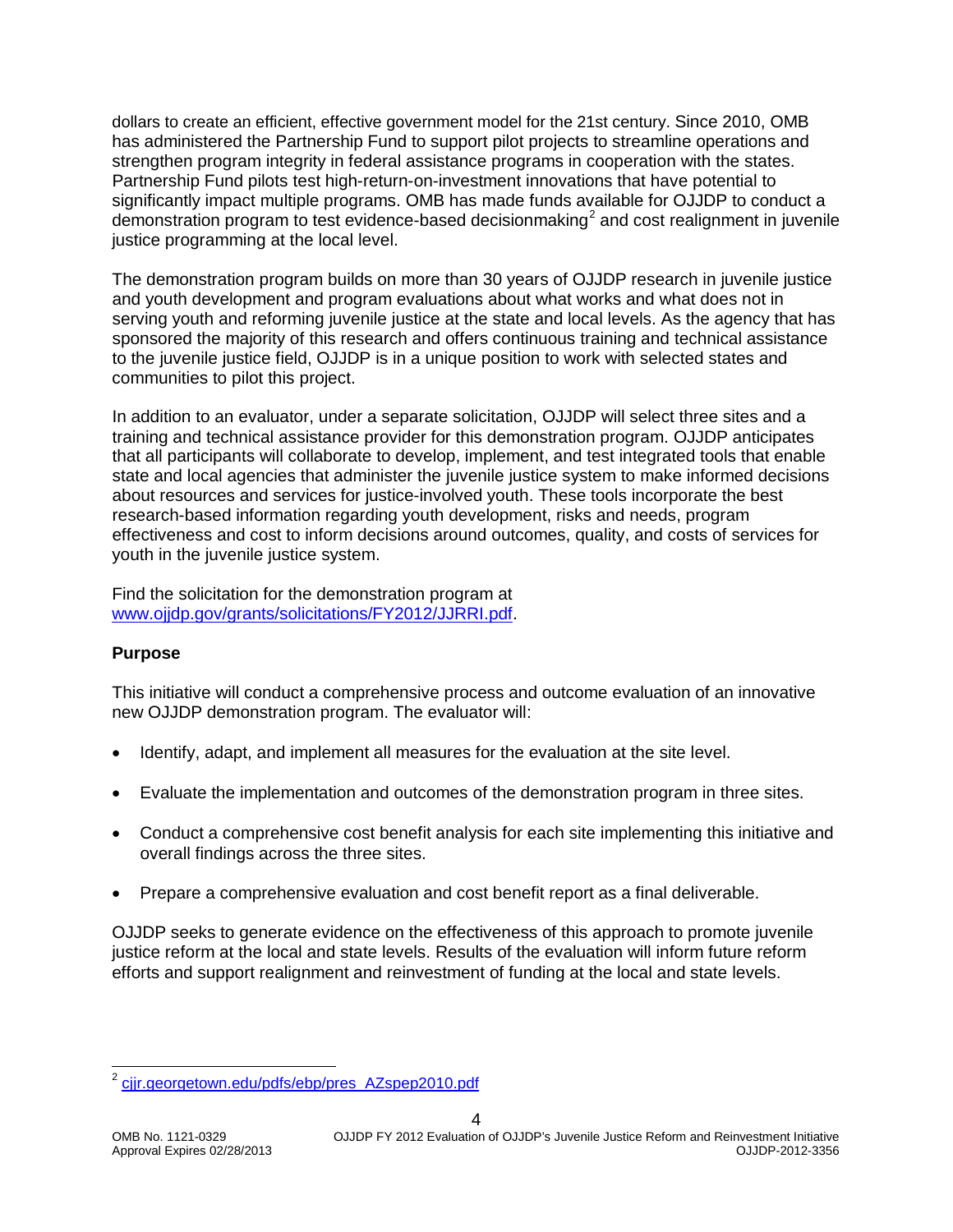**Research Questions.** The primary research questions for the evaluation will focus on the implementation of this initiative and usage of the initiative's tools and protocols. Key research questions include:

- Does the use of risk assessment tools and the SPEP<sup>[3](#page-4-0)</sup> protocol result in more appropriate linkage of youth needs to services and improved quality of services for youth? What gaps remain in appropriately serving youth?
- Does the use of risk assessment tools and the SPEP protocol appropriately place youth in the least restrictive environment? Do these practices prevent juvenile recidivism and improve related outcomes?
- Does the use of the risk assessment tools and the SEP protocol improve the costeffectiveness of the juvenile justice system's response to youth at each location? What are the gains in terms of cost-savings to the jurisdiction, other affected levels of government, and other partners providing services?
- What are the best ways to track service costs, and how can the tracking of these costs be integrated with other decisionmaking activities (such as linkage of youth to services). What are the critical cost elements that must be tracked?
- Does the use of risk assessment tools and the SPEP protocol affect disproportionate minority contact with the juvenile justice system? What changes are seen in disproportionate minority contact with use of the tools and protocol?
- How are these practices best used to realign costs appropriately within juvenile justice?

Applicants should acknowledge that they will focus on the primary research questions listed above in carrying out the evaluation and outline additional proposed research questions in their application to OJJDP.

**Evaluation Design.** As part of the proposal, applicants must fully describe the design they propose to use to carry out the evaluation. This should include a detailed description of the measures they will use, how they intend to track the implementation and outcomes of the initiative, and the economic model they propose to use to assess benefits and costs. Benefit-cost measures should include standard financial statistics: net present values, benefit-cost ratios, and rates of return on investment. Three themes should guide the evaluation design:

• Identifying best practices and process improvements at the site level as a result of the implementation of the assessment and tools;

<span id="page-4-0"></span><sup>&</sup>lt;sup>3</sup> The Standardized Program Evaluation Protocol is a tool for comparing juvenile justice programs to what the research has found to be effective. The tool was designed based on Lipsey's large (2009) metaanalysis of evaluation studies and although it is focused on recidivism, the programs found in the metaanalysis to be effective for reducing recidivism also had positive effects on other outcomes, such as family and peer relations, mental health symptoms, and school attendance. See Lipsey, M., Howell, J., Kelly, M., Chapman, G., and Carver, D. 2010. Improving the Effectiveness of Juvenile Justice Programs: A New Perspective on Evidence-Based Practice. Washington, DC: Center for Juvenile Justice Reform/Georgetown Public Policy Institute.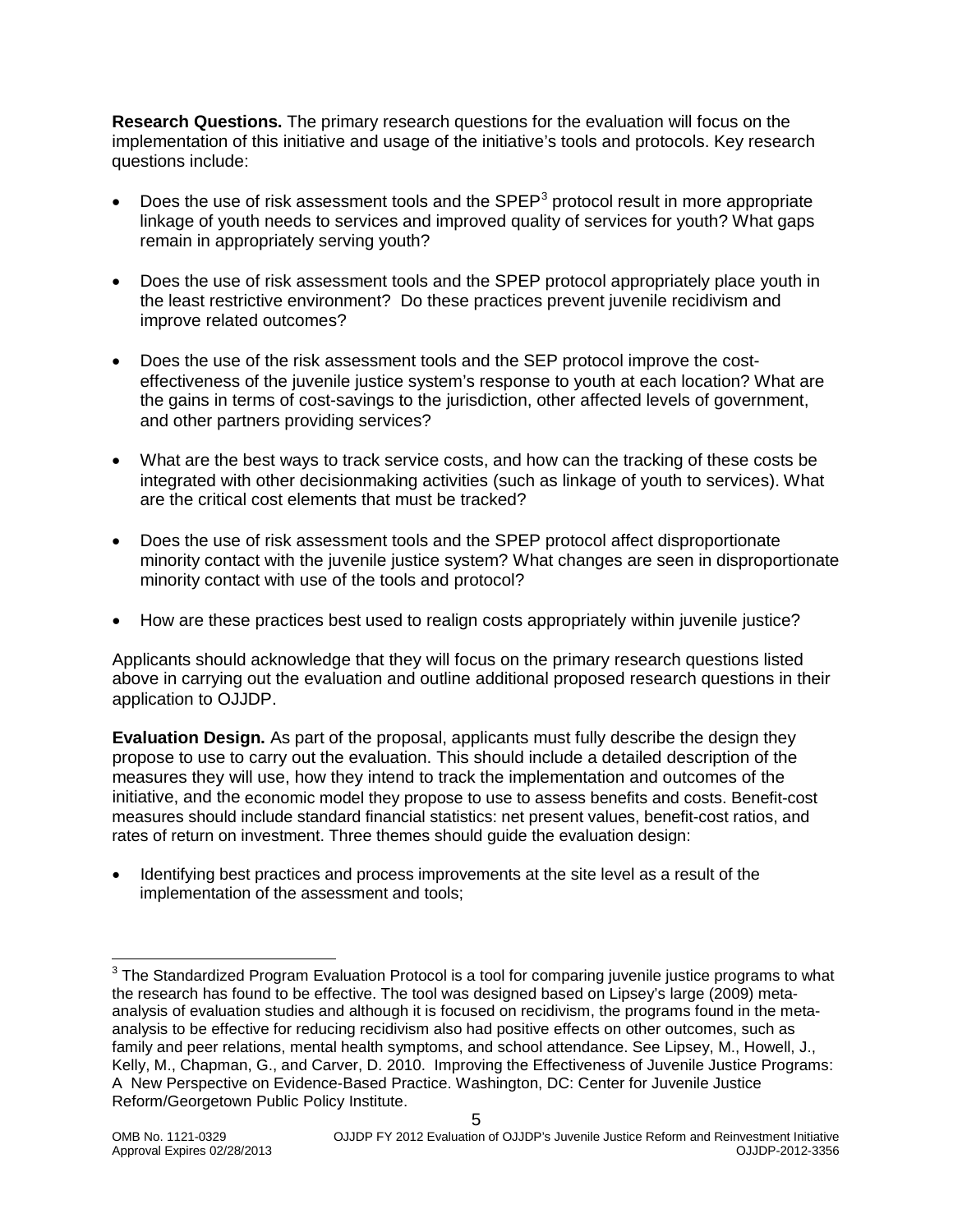- Development of case studies of selected sites to look at the effect the initiative has on juvenile justice decisionmaking and outcomes, and
- Recommendations regarding how best to implement the tools after this evaluation, to include taking the initiative to scale.

OJJDP is committed to assessing promising program approaches to: (1) identify effective strategies and interventions and (2) determine when widely used approaches are not producing the intended outcomes for youth. OJJDP encourages applicants proposing to conduct impact analyses to use the most rigorous evaluation design feasible to maximize the likelihood the investigation will produce definitive results regarding program outcomes.

#### **Goals, Objectives, and Deliverables**

**Goals.** The overall goal of this evaluation is to test the effectiveness of an integrated approach that incorporates risk assessment, a research-based program assessment and other decision making support, and cost measurement tools to better serve juvenile justice youth and realign costs at the local system level.

**Objectives/Major Tasks.** OJJDP will expect the successful applicant for this solicitation to accomplish the following tasks:

- **Collaborate with OJJDP, selected sites, and the technical assistance provider to implement the evaluation**. As cost measurement and realignment is a primary component of this initiative, OJJDP will seek applicants with previous experience in conducting costbenefit studies in juvenile and criminal justice programming. Applicants should identify existing evaluation measures, cost measurement tool(s),<sup>[4](#page-5-0)</sup> and/or protocols that they propose adapting for this initiative. Applicants must demonstrate an ability to work with local and state agencies and include examples of this experience in their applications.
- **Meet or surpass the required timeframe of activity and expected results for this initiative**. In accordance with pilot criteria laid out in OMB Memorandum M-11-01, the Partnership Fund has established a timeline for this initiative that requires the evaluator to submit an interim report describing preliminary findings within 18 months of the receipt of funding in addition to a final evaluation at the end of the project period. OJJDP will require the three selected sites and the training and technical assistance provider to begin full implementation of all protocols and tools by March 1, 2013. The evaluator should accomplish the following activities within the timeframes indicated:
	- o Participate in a kickoff meeting/teleconference with OJJDP, the Center for Juvenile Justice Reform (CJJR), and the selected sites by November 1, 2012.
	- o Work with OJJDP, CJJR, and the sites to identify and begin adaptation of the appropriate cost measurement tool(s) by January 15, 2013.

<span id="page-5-0"></span> $<sup>4</sup>$  OJJDP seeks to build on existing work going on in states and localities to examine the cost</sup> effectiveness of juvenile justice programming and will rely on the applicant to propose the best method(s) for cost tracking and analysis. Applicants are also encouraged to build on existing efforts currently in process at the state and local levels to reform juvenile justice practices, improve decisionmaking, and realign costs. Proposals should describe how their work will further, rather than duplicate, these efforts.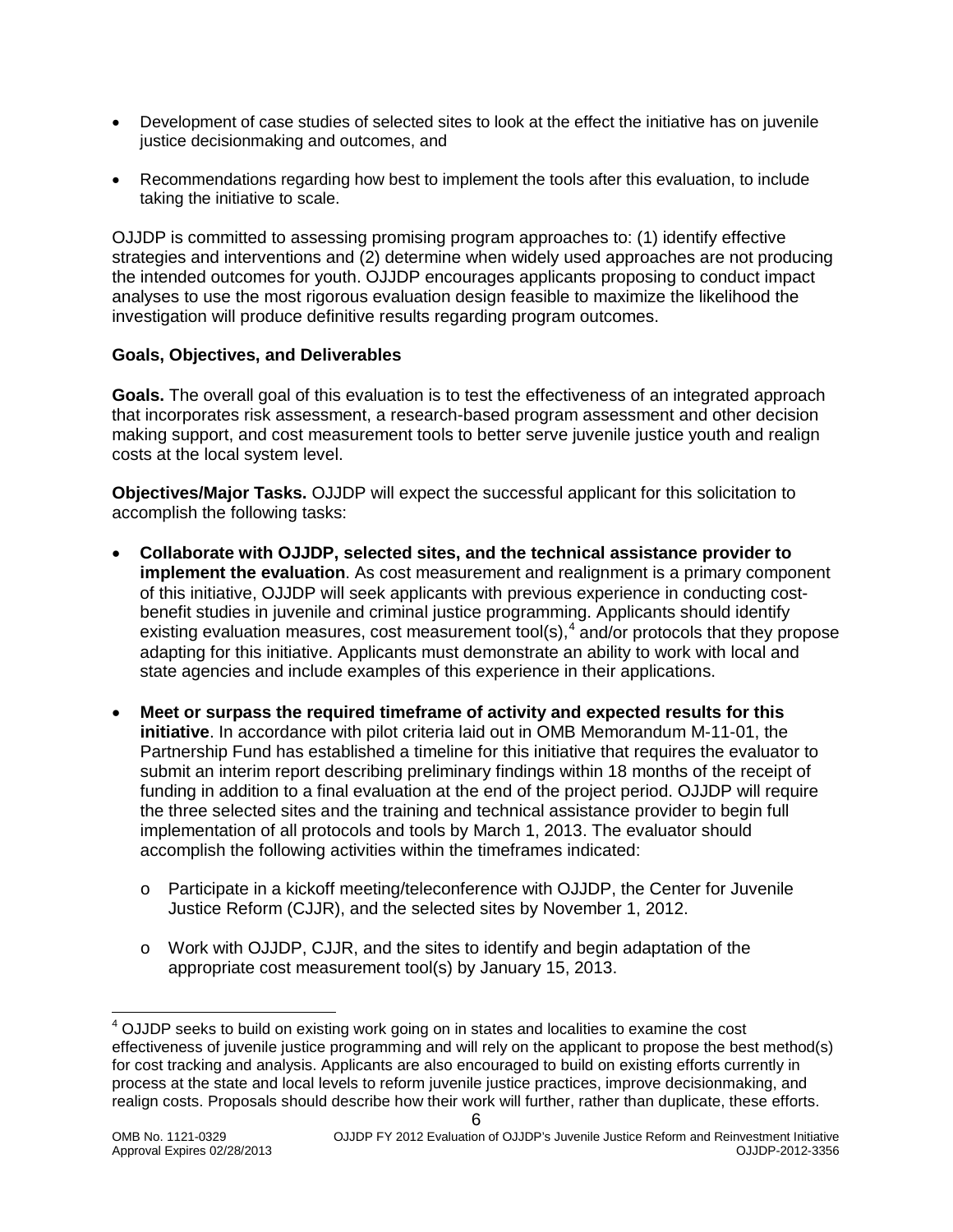- $\circ$  Complete training on cost measurement tool(s) to project sites and the training and technical assistance provider by February 1, 2013.
- o Carry out a process evaluation of the initiative (documenting site implementation, assessing fidelity, recording lessons learned, identifying challenges, etc.).
- $\circ$  Conduct an outcome evaluation of the program to measure its effectiveness in providing appropriate research-based programming to juvenile justice youth and realigning costs in the system.
- o Submit an interim evaluation report to OJJDP by March 1, 2014, summarizing preliminary findings of the process and outcome evaluations to date.

**Deliverables.** Applicants should propose that the primary audience for the outcomes of this evaluation consist of public (federal, state, local) and private (e.g., foundation) program funders and state and local juvenile justice practitioners. Deliverables for this project will include:

- **Detailed progress reports to OJJDP twice a year.** These reports will describe the status of the evaluation, methodological and implementation issues, progress toward the project goals, findings of the process and outcome evaluations, and other issues relevant to the completion of the study.
- **Interim (18 month) evaluation report.** By March 1, 2014, the evaluator should submit a report that summarizes the results to date of both the process and outcome evaluations.
- **Final evaluation report.** At the end of the project period, the evaluator must submit a final report that summarizes in detail the entire project and includes both process and outcome evaluation information and final findings. In addition to addressing the research questions identified, the final report should include:
	- $\circ$  final tools and protocols that are generalizable in other localities that wish to implement a similar initiative.
	- o Any recommended changes to the SPEP assessment process, decisionmaking protocols, and cost tracking methods, as appropriate.
	- o lessons learned regarding additional information or data that may be of use in future efforts to measure the impact of these tools and protocols, including administrative data that localities collect on recidivism.

OJJDP also encourages the evaluators to seek publication in refereed journals.

#### **Amount and Length of Awards**

OJJDP expects to make one award of as much as \$700,000 for a 36-month project period. The amount is for the entire award period. OJJDP will make no additional awards to successful applicants in subsequent years.

All awards are subject to the availability of appropriated funds and to any modifications or additional requirements that may be imposed by law.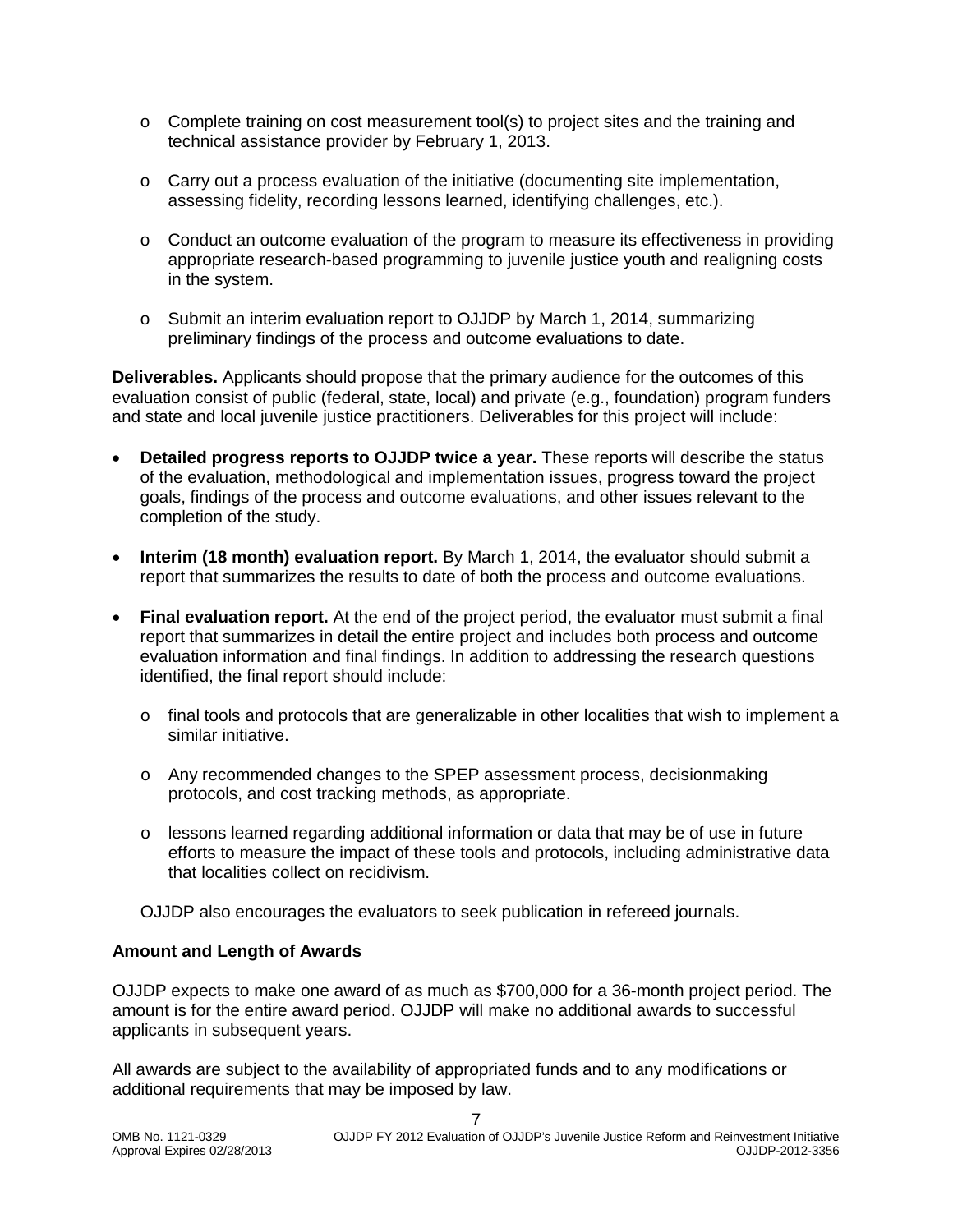OJJDP will enter into a cooperative agreement with the successful applicant. In furtherance of the goals and objectives described above, OJJDP's role will include the following tasks:

- reviewing and approving major work plans, including changes to such plans, and key decisions pertaining to project operations.
- reviewing and approving major project-generated documents and materials used in the provision of project services.
- providing guidance in significant project planning meetings and participating in project sponsored training events or conferences.

#### **Budget Information**

**Limitation on Use of Award Funds for Employee Compensation; Waiver.** With respect to any award of more than \$250,000 made under this solicitation, federal funds may not be used to pay total cash compensation (salary plus bonuses) to any employee of the award recipient at a rate that exceeds 110% of the maximum annual salary payable to a member of the Federal Government's Senior Executive Service (SES) at an agency with a Certified SES Performance Appraisal System for that year. The 2012 salary table for SES employees is available at [www.opm.gov/oca/12tables/indexSES.asp.](http://www.opm.gov/oca/12tables/indexSES.asp) Note: A recipient may compensate an employee at a higher rate, provided the amount in excess of this compensation limitation is paid with nonfederal funds. (Any such additional compensation will not be considered matching funds where match requirements apply.)

The limitation on compensation rates allowable under an award may be waived on an individual basis at the discretion of the Administrator of OJJDP*.* An applicant requesting a waiver should include a detailed justification in the budget narrative of its application. Unless the applicant submits a waiver request and justification with the application, the applicant should anticipate that OJP will request the applicant to adjust and resubmit its budget.

The justification should include the particular qualifications and expertise of the individual, the uniqueness of the service being provided, the individual's specific knowledge of the program or project being undertaken with award funds, and a statement explaining that the individual's salary is commensurate with the regular and customary rate for an individual with his/her qualifications and expertise, and for the work to be done.

**Minimization of Conference Costs.** No OJP funding can be used to purchase food and/or beverages for any meeting, conference, training, or other event. Exceptions to this restriction may be made only in cases where such sustenance is not otherwise available (i.e., extremely remote areas), or where a special presentation at a conference requires a plenary address where there is no other time for sustenance to be obtained. Such an exception would require prior approval from OJP. This restriction does not apply to water provided at no cost, but does apply to any and all other refreshments, regardless of the size or nature of the meeting. Additionally, this restriction does not impact direct payment of per diem amounts to individuals in a travel status under your organization's travel policy.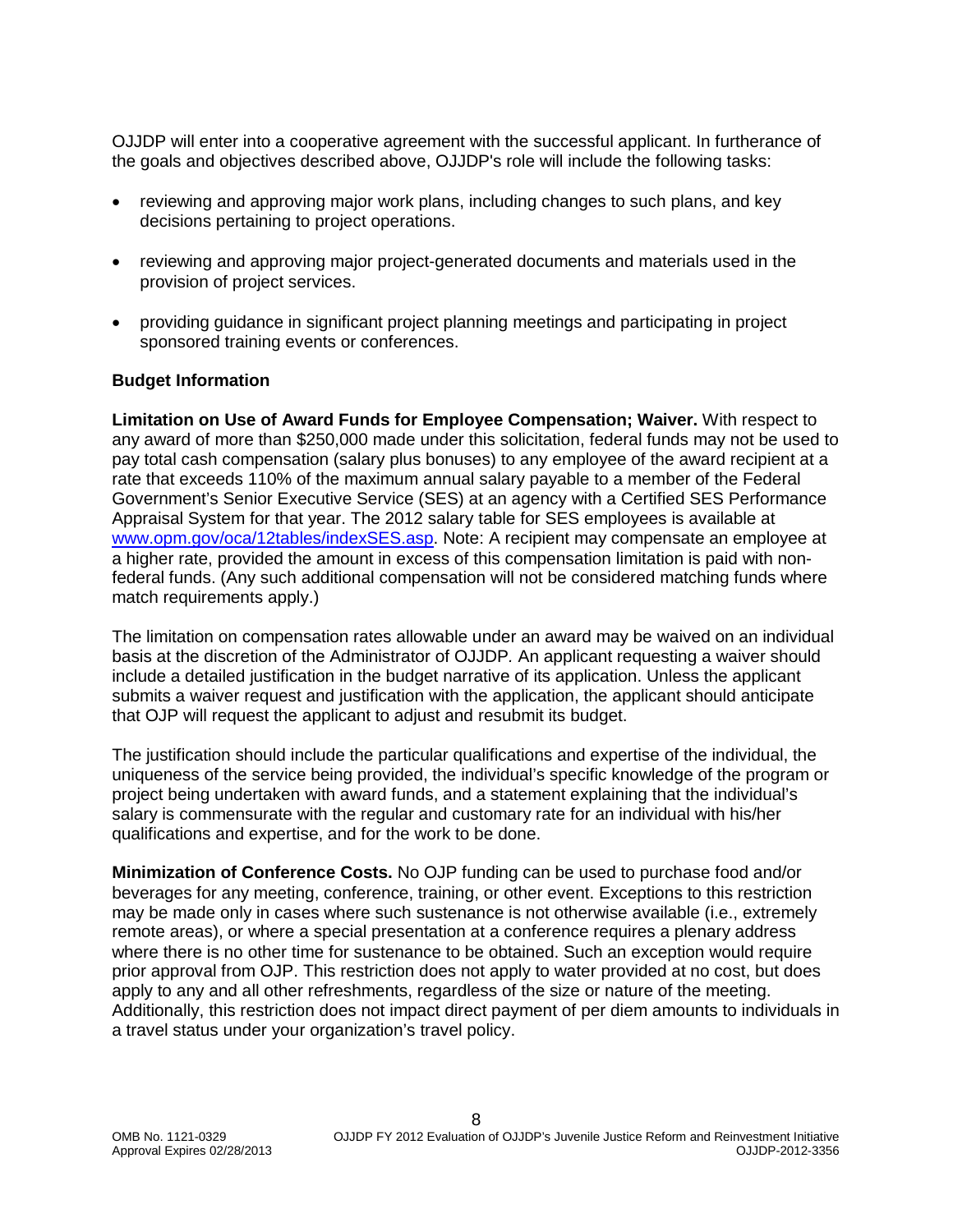Updated Department of Justice and OJP guidance on conference planning, minimization of costs, and conference cost reporting will be forthcoming and will be accessible on the OJP website at [www.ojp.usdoj.gov/funding/funding.htm.](http://www.ojp.usdoj.gov/funding/funding.htm)

**Costs Associated with Language Assistance (if applicable).** If an applicant proposes a program or activity that would deliver services or benefits to individuals, the costs of taking reasonable steps to provide meaningful access to those services or benefits by individuals with limited English proficiency may be allowable costs. Reasonable steps to provide meaningful access to services or benefits may include interpretation or translation services where appropriate.

For additional information, see the "Civil Rights Compliance" section of the OJP "Other Requirements for OJP Applications" Web page [\(www.ojp.usdoj.gov/funding/other\\_requirements.htm\)](http://www.ojp.usdoj.gov/funding/other_requirements.htm).

**Match Requirement.** This solicitation does not require a match. However, if a successful application proposes a voluntary match amount, the match amount incorporated into the OJPapproved budget becomes mandatory and subject to audit.

### <span id="page-8-0"></span>**Performance Measures**

To assist the Department in fulfilling its responsibilities under the Government Performance and Results Act (GPRA) of 1993, Public Law 103-62, and the GPRA Modernization Act of 2010, Public Law 111–352, applicants that receive funding under this solicitation must provide data that measure the results of their work done under this solicitation. Any award recipient will be required, post award, to provide the data requested in the "Data Grantee Provides" column so that OJP can calculate values for the "Performance Measures" column. Performance measures for this solicitation are as follows:

| <b>Objective</b>                                                                                                                                    | <b>Performance</b><br>Measure(s)                                                                  | <b>Description</b>                                                                                                                                                                                                                                                        | Data Grantee<br><b>Provides</b>                                                                                                                                                                                                                                |
|-----------------------------------------------------------------------------------------------------------------------------------------------------|---------------------------------------------------------------------------------------------------|---------------------------------------------------------------------------------------------------------------------------------------------------------------------------------------------------------------------------------------------------------------------------|----------------------------------------------------------------------------------------------------------------------------------------------------------------------------------------------------------------------------------------------------------------|
| To conduct<br>comprehensive<br>process and<br>outcome<br>evaluations of<br>OJJDP's<br>Juvenile Justice<br>Reform and<br>Reinvestment<br>Initiative. | Number of materials<br>developed.<br>Number of OJJDP-<br>sponsored events held.                   | The number of OJJDP-<br>published research and<br>development products and<br>publications based upon<br>grant funded research or<br>evaluation studies or training<br>curricula development,<br>during reporting period.<br>Agency records are<br>preferred data source. | Number of OJJDP-<br>published research and<br>development materials<br>developed on:<br>• grant-funded research<br>• evaluation studies<br>• training curricula.<br>Number of OJJDP-<br>sponsored conferences or<br>sessions held at<br>professional meetings. |
|                                                                                                                                                     | Percentage of<br>deliverables (e.g.,<br>reports, curricula,<br>manuscripts) completed<br>on time. |                                                                                                                                                                                                                                                                           | Number of deliverables to<br>be submitted to OJJDP.<br>Number of deliverables<br>completed on time.                                                                                                                                                            |
|                                                                                                                                                     | Number of deliverables<br>that meet OJJDP's                                                       |                                                                                                                                                                                                                                                                           | Number of deliverables<br>that meet OJJDP's                                                                                                                                                                                                                    |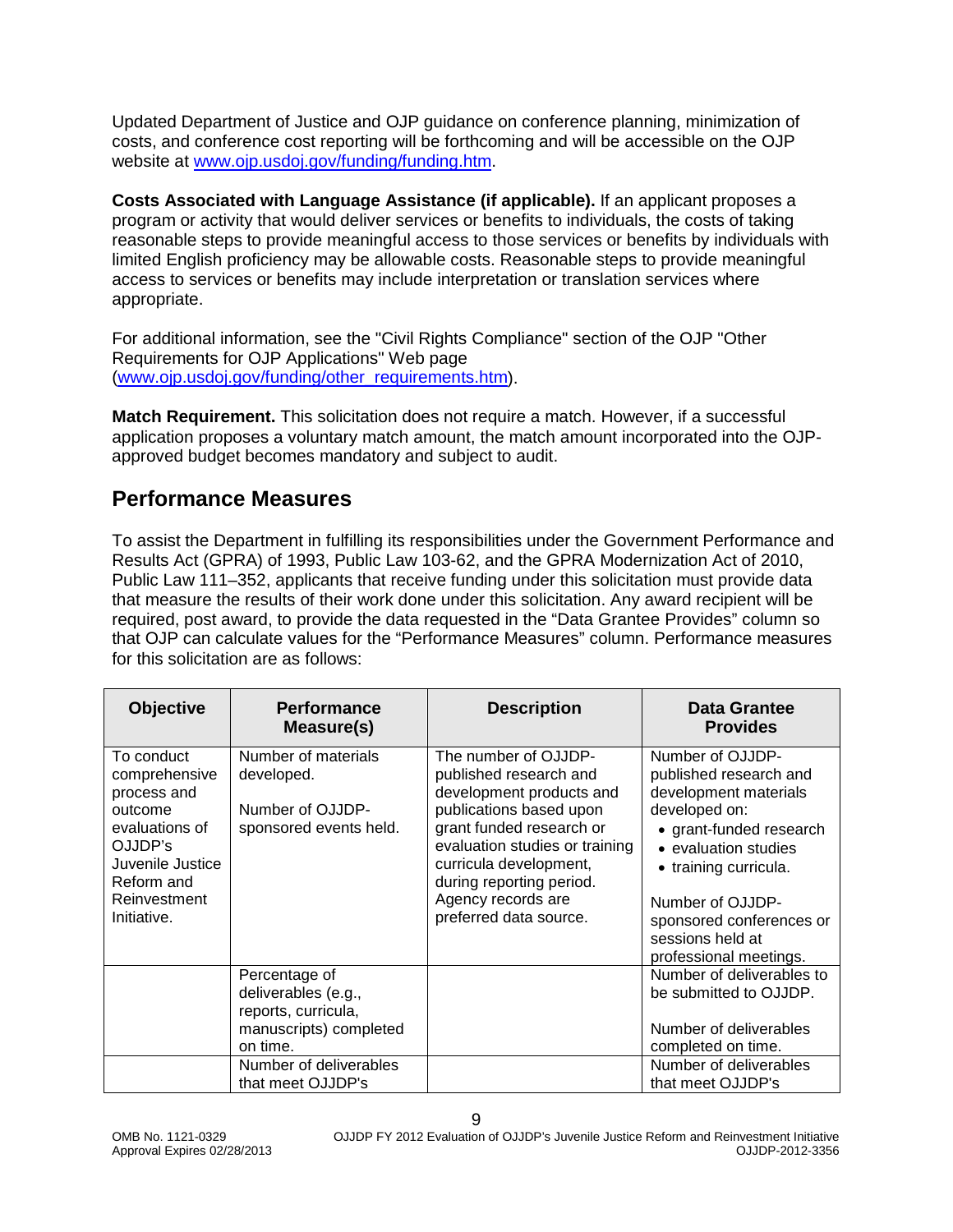| expectations for depth, | expectations for depth, |
|-------------------------|-------------------------|
| breadth, scope and      | breadth, scope and      |
| quality of study, and   | quality of study, and   |
| pertinence (As          | pertinence.             |
| determined by OJJDP     |                         |
| program manager and     |                         |
| management).            |                         |

Submission of performance measures data is not required for the application. Instead, applicants should discuss in their application their proposed methods for collecting data for performance measures. Refer to the section What an Application Is Expected To Include on page 13 for additional information.

### <span id="page-9-0"></span>**Human Subjects and Confidentiality Requirements**

The following requirements must be met for all applications that propose to conduct research and include human subjects. Research is defined as follows:

Research means a systematic investigation, including research development, testing, and evaluation, designed to develop or contribute to generalizable knowledge. Activities that meet this definition constitute research for the purposes of this policy, whether or not they are conducted or supported under a program that is considered research for other purposes. For example, some demonstration and service programs may include research activities. 28 C.F.R. § 46.102(d).

DOJ regulations (28 C.F.R. Part 46) protect the human subjects of federally funded research. In brief, 28 C.F.R. Part 46 requires that most research involving human subjects that is conducted or supported by a federal department or agency be reviewed and approved by an Institutional Review Board (IRB), in accordance with the regulations, before federal funds are expended for that research. As a rule, persons who participate in federally funded research must provide their "informed consent" and must be permitted to terminate their participation at any time. Funding recipients, before they will be allowed to spend OJP funds on any research activity involving human subjects, must submit appropriate documentation to OJP showing compliance with 28 C.F.R. Part 46 requirements, as requested by OJP.

DOJ regulations (28 C.F.R. Part 22) require recipients of OJP funding to submit a Privacy Certificate as a condition of approval of any grant application or contract proposal that contains a research or statistical component under which "information identifiable to a private person" will be collected, analyzed, used, or disclosed. The funding recipient's Privacy Certificate includes a description of its policies and procedures to be followed to protect the confidentiality of identifiable data. 28 C.F.R. § 22.23. The Department's regulations provide, among other matters, that: "Research or statistical information identifiable to a private person may be used only for research or statistical purposes." 28 C.F.R. § 22.21. Moreover, any private person from whom information identifiable to a private person is collected or obtained (either orally or by means of written questionnaire or other document) must be advised that the information will only be used or disclosed for research or statistical purposes and that compliance with the request for information is voluntary and may be terminated at any time. 28 C.F.R. § 22.27.

Applicants selected for an award will be required to submit all appropriate IRB and privacy documents prior to spending OJP funds for research-related activities.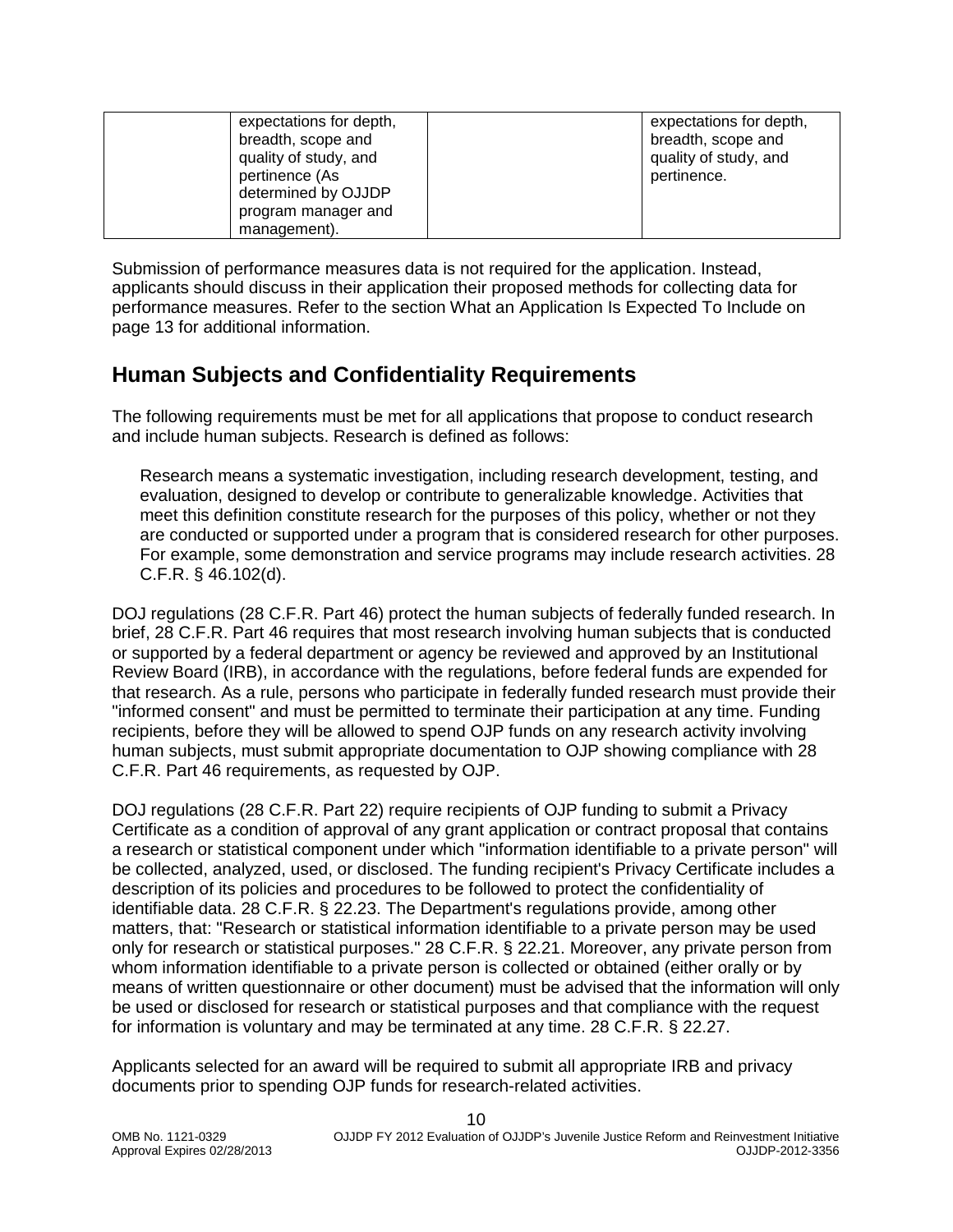# <span id="page-10-0"></span>**Notice of Post-Award FFATA Reporting Requirement**

Applicants should anticipate that OJP will require all recipients (other than individuals) of awards of \$25,000 or more under this solicitation, consistent with the Federal Funding Accountability and Transparency Act of 2006 (FFATA), to report award information on any first-tier subawards totaling \$25,000 or more, and, in certain cases, to report information on the names and total compensation of the five most highly compensated executives of the recipient and first-tier subrecipients. Each applicant entity must ensure that it has the necessary processes and systems in place to comply with the reporting requirements should it receive funding. Reports regarding subawards will be made through the FFATA Subaward Reporting System (FSRS), found at [www.fsrs.gov.](https://www.fsrs.gov/)

Please note also that applicants should anticipate that no subaward of an award made under this solicitation may be made to a subrecipient (other than an individual) unless the potential subrecipient acquires and provides a Data Universal Numbering System (DUNS) number.

# <span id="page-10-1"></span>**How To Apply**

Applications will be submitted through Grants.gov. Grants.gov is a "one-stop storefront" that provides a unified process for all customers of federal awards to find funding opportunities and apply for funding. Complete instructions on how to register and submit an application can be found at [www.Grants.gov.](http://www.grants.gov/) If the applicant experiences technical difficulties at any point during this process, call the Grants.gov Customer Support Hotline at 800-518-4726, 606-545-5035, or via e-mail to [support@grants.gov.](mailto:support@grants.gov) Registering with Grants.gov is a one-time process; however, **processing delays may occur, and it can take up to several weeks** for first-time registrants to receive confirmation and a user password. OJP highly recommends that applicants start the registration process as early as possible to prevent delays in submitting an application package by the specified application deadline.

All applicants are required to complete the following steps:

- **1. Acquire a Data Universal Numbering System (DUNS) number.** In general, the Office of Management and Budget requires that all applicants (other than individuals) for federal funds include a DUNS number in their applications for a new award or renewal of an existing award. A DUNS number is a unique nine-digit sequence recognized as the universal standard for identifying and keeping track of entities receiving federal funds. The identifier is used for tracking purposes and to validate address and point of contact information for federal assistance applicants, recipients, and subrecipients. The DUNS number will be used throughout the grant life cycle. Obtaining a DUNS number is a free, one-time activity. Obtain a DUNS number by calling Dun and Bradstreet at 866–705–5711 or by applying online at [www.dnb.com.](http://www.dnb.com/) A DUNS number is usually received within 1-2 business days.
- **2. Acquire or renew registration with the Central Contractor Registration (CCR) database.** OJP requires that all applicants (other than individuals) for federal financial assistance maintain current registrations in the CCR database. An applicant must be registered in the CCR to successfully register in Grants.gov. The CCR database is the repository for standard information about federal financial assistance applicants, recipients, and subrecipients. Organizations that have previously submitted applications via Grants.gov are already registered with CCR, as it is a requirement for Grants.gov registration. Note,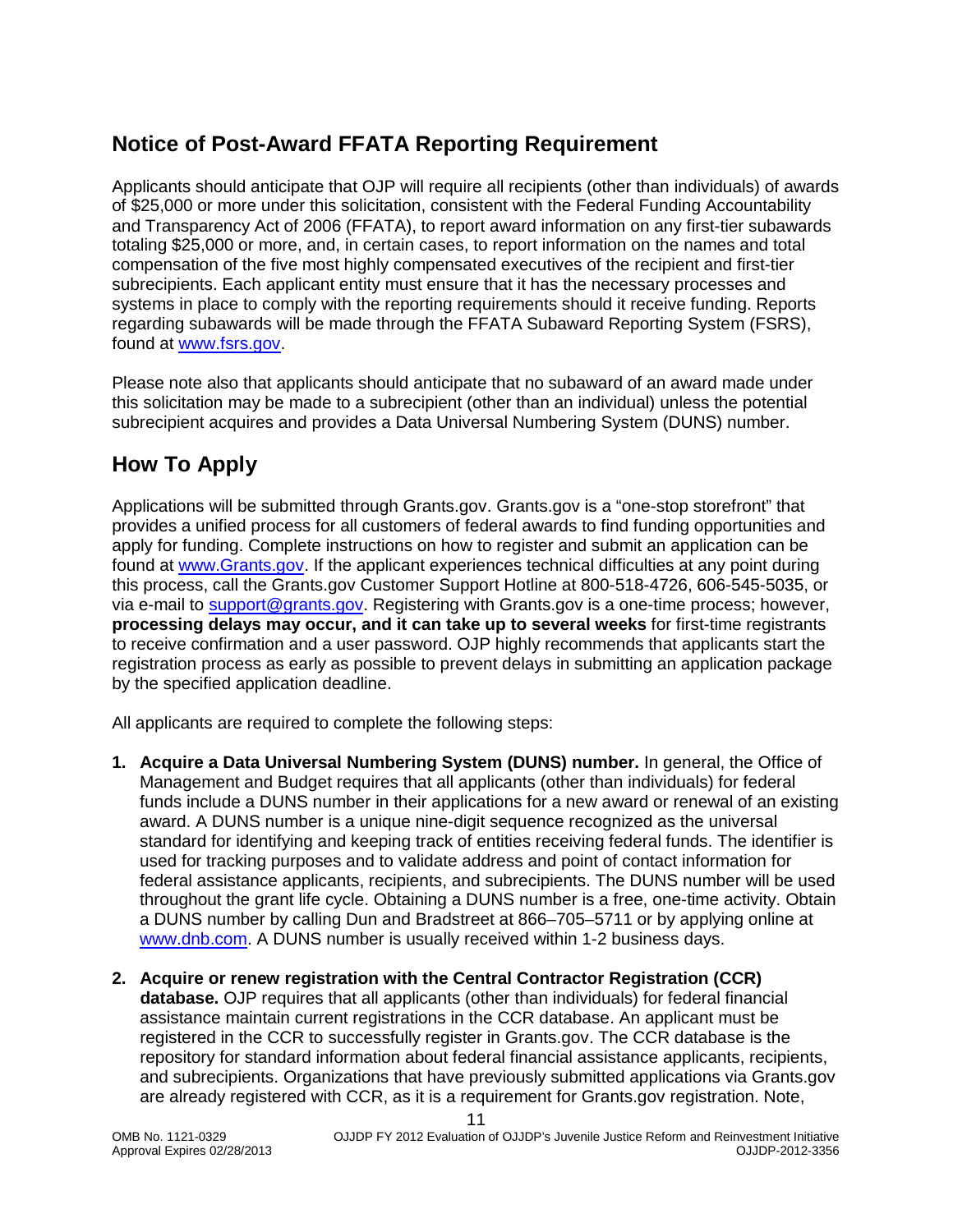however, that applicants must **update or renew their CCR registration annually** to maintain an active status. Information about CCR registration procedures can be accessed at [www.ccr.gov.](http://www.ccr.gov/)

- **3. Acquire an Authorized Organization Representative (AOR) and a Grants.gov username and password**. Complete the AOR profile on Grants.gov and create a username and password. The applicant organization's DUNS number must be used to complete this step. For more information about the registration process, go to [www.grants.gov/applicants/get\\_registered.jsp.](http://www.grants.gov/applicants/get_registered.jsp)
- **4. Acquire confirmation for the AOR from the E-Business Point of Contact (E-Biz POC).**  The E-Biz POC at the applicant organization must log into Grants.gov to confirm the applicant organization's AOR. Note that there can be more than one AOR for the organization.
- **5. Search for the funding opportunity on Grants.gov.** Use the following identifying information when searching for the funding opportunity on Grants.gov. The Catalog of Federal Domestic Assistance number for this solicitation is16.821, titled *"Juvenile Justice Reform and Reinvestment Demonstration Program,"* and the funding opportunity number is OJJDP-2012-3356.
- **6. Complete the Disclosure of Lobbying Activities.** All applicants must complete this information. An applicant that expends any funds for lobbying activities must provide the detailed information requested on the form, *Disclosure of Lobbying Activities*, (SF-LLL). An applicant that does not expend any funds for lobbying activities should enter "N/A" in the required highlighted fields.
- **7. Submit an application consistent with this solicitation by following the directions in Grants.gov.** Within 24–48 hours after submitting the electronic application, the applicant should receive an e-mail validation message from Grants.gov. The validation message will state whether the application has been received and validated, or rejected, with an explanation. **Important:** Applicants are urged to submit applications **at least 72 hours prior** to the due date of the application to allow time to receive the validation message and to correct any problems that may have caused a rejection notification.

**Note: Grants.gov will forward the application to OJP's Grants Management System (GMS). GMS does not accept executable file types as application attachments**. These disallowed file types include, but are not limited to, the following extensions: ".com," ".bat," ".exe," ".vbs," ".cfg," ".dat," ".db," ".dbf," ".dll," ".ini," ".log," ".ora," ".sys," and ".zip."

**Note: Duplicate Applications.** If an applicant submits multiple versions of an application, OJJDP will review the most recent version submitted.

#### **Experiencing Unforeseen Grants.gov Technical Issues**

If an applicant experiences unforeseen Grants.gov technical issues beyond the applicant's control that prevent submission of its application by the deadline, the applicant must email the Justice Information Center (see Page 1 for contact information) **within 24 hours after the application deadline** and request approval to submit its application. The applicant must include in the e-mail: a description of the technical difficulties, a timeline of submission efforts, the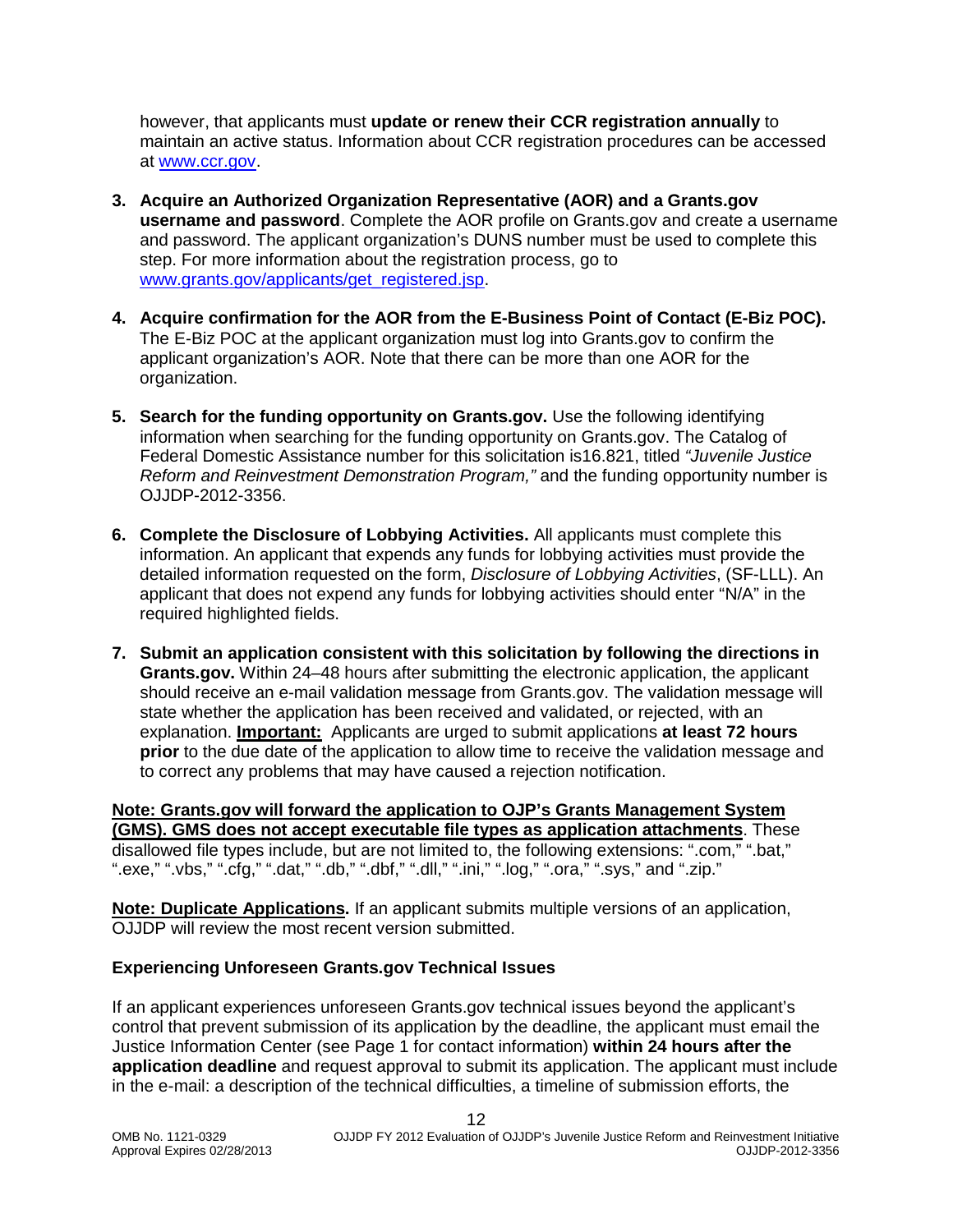complete grant application, the applicant DUNS number, and Grants.gov Help Desk tracking number(s) the applicant has received. **Note: Requests are not automatically approved by OJJDP***.* After the program office reviews all of the information submitted, and contacts the Grants.gov Help Desk to validate the technical issues reported, OJP will contact the applicant to either approve or deny the request to submit a late application. If the technical issues reported cannot be validated, the application will be rejected as untimely.

To ensure a fair competition for limited discretionary funds, the following conditions are not valid reasons to permit late submissions: (1) failure to begin the registration process in sufficient time, (2) failure to follow Grants.gov instructions on how to register and apply as posted on its Web site, (3) failure to follow all of the instructions in the OJP solicitation, and (4) technical issues experienced with the applicant's computer or information technology environment, including firewalls.

Notifications regarding known technical problems with Grants.gov, if any, are posted at the top of the OJP funding Web page at [www.ojp.usdoj.gov/funding/solicitations.htm.](http://www.ojp.usdoj.gov/funding/solicitations.htm)

# <span id="page-12-0"></span>**What an Application Is Expected To Include**

Applicants should anticipate that failure to submit an application that contains all of the specified elements may negatively affect the review of the application; and, should a decision be made to make an award, it may result in the inclusion of special conditions that preclude access to or use of award funds pending satisfaction of the conditions.

Moreover, applicants should anticipate that applications that are unresponsive to the scope of the solicitation, or that do not include application elements designated by OJJDP to be critical, will neither proceed to peer review nor receive further consideration. Under this solicitation, OJJDP has designated the following application elements as critical: Program Narrative, and Budget Detail Worksheet or a Budget Narrative.

OJP strongly recommends use of appropriately descriptive file names (e.g*.*, "Program Narrative," "Budget Detail Worksheet and Budget Narrative," "Timelines," "Memoranda of Understanding," "Resumes") for all attachments. OJP recommends that resumes be included in a single file.

#### <span id="page-12-1"></span>**1. Information to Complete the Application for Federal Assistance (SF-424)**

The SF-424 is a standard form used as a cover sheet for submission of pre-applications, applications, and related information. Grants.gov and GMS take information from the applicant's profile to populate the fields on this form. When selecting "type of applicant," if the applicant is a for-profit entity, select "For-Profit Organization" or "Small Business" (as applicable). Instructions on completing the SF 424 are available at [www.grants.gov/assets/SF424Instructions.pdf.](http://www.grants.gov/assets/SF424Instructions.pdf)

#### <span id="page-12-2"></span>**2. Program Narrative**

Applicants must submit a program narrative that presents a detailed description of the purpose, goals, objectives, strategies, design, and management of the proposed evaluation. The program narrative should be double-spaced with 1-inch margins, not exceeding 30 pages of 8½ by 11 inches, and use a standard 12-point font, preferably Times New Roman.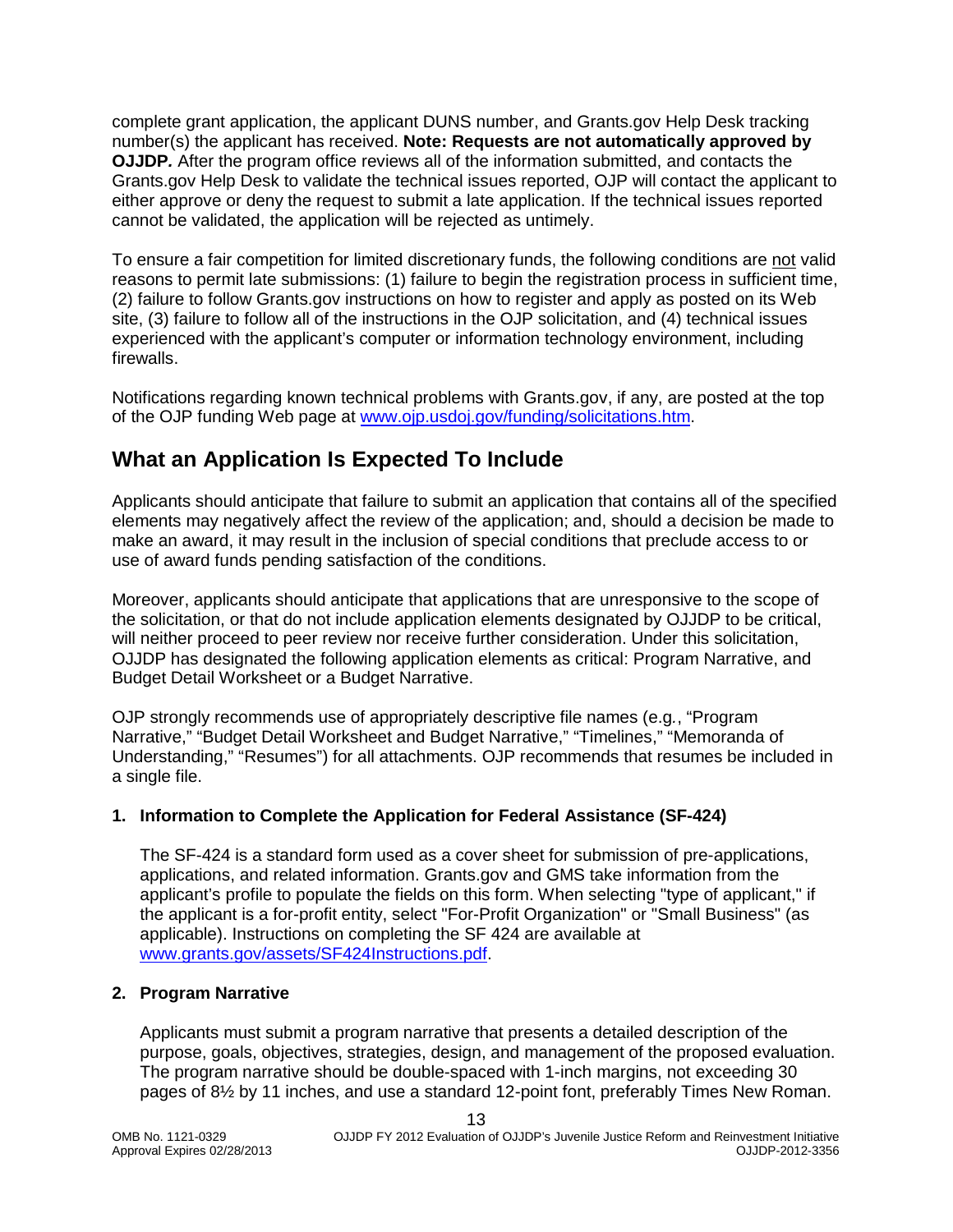Pages should be numbered "1 of 30," etc. The project abstract, tables, charts, pictures, etc., including all captions, legends, keys, subtext, etc., may be single-spaced, and will count in the 30-page limit. Material required under the "Budget and Budget Narrative" and "Additional Attachments" sections will not count toward the program narrative page count. Applicants may provide bibliographical references as a separate attachment that will not count toward the 30-page program narrative limit. If the program narrative fails to comply with these length-related restrictions, noncompliance may be considered in peer review and in final award decisions.

The program narrative should address the following selection criteria: (1) project abstract; (2) statement of the problem; (3) goals, objectives, and performance measures; (4) project design and implementation; and (5) capabilities/competencies. The applicant should clearly delineate the connections between and among each of these sections. For example, the applicant should derive the goals and objectives directly from the problems to be addressed. Similarly, the project design section should clearly explain how the program's structure and activities will accomplish the goals and objectives identified in the previous section.

The following sections should be included as part of the program narrative.

**a. Project Abstract.** Applicants should include a project abstract as the first page of the program narrative, and it is included in the page limitation specified above. The abstract should not exceed 200 words and briefly describe the project's purpose, the primary research questions, and proposed methods of the evaluation. The abstract should summarize the activities that the applicant will implement to achieve the project's goals and objectives. These goals and objectives should focus on short-term and intermediate outcomes (see Goals, Objectives, and Performance Measures, below). The abstract should describe how the applicant will measure progress toward these goals.

**Permission to Share Abstract and Contact Information with Private Funders.** It is unlikely that OJJDP will be able to fund all competitive applications, but may have the opportunity to share unfunded competitive application information with private foundations. Applicants should indicate whether they give OJJDP permission to share their abstract and contact information for both the authorized representative and point of contact with potentially interested private foundations. Granting this permission will not affect OJJDP's funding recommendations, and if the application is not funded, it will not guarantee that information will be shared, nor does it guarantee funding from any other source.

**b. Statement of the Problem.** Applicants should briefly describe the nature and scope of the problem that the program will address. This section should focus on reasons for reforming the juvenile justice system and the economic needs for reinvestment and funding realignment at the local and state levels.

Applicants should describe any research or evaluation studies that relate to the problem and contribute to the applicant's understanding of its causes and potential solutions. While OJJDP expects applicants to review the research literature for relevant studies, they should also explore whether unpublished local sources of research or evaluation data are available.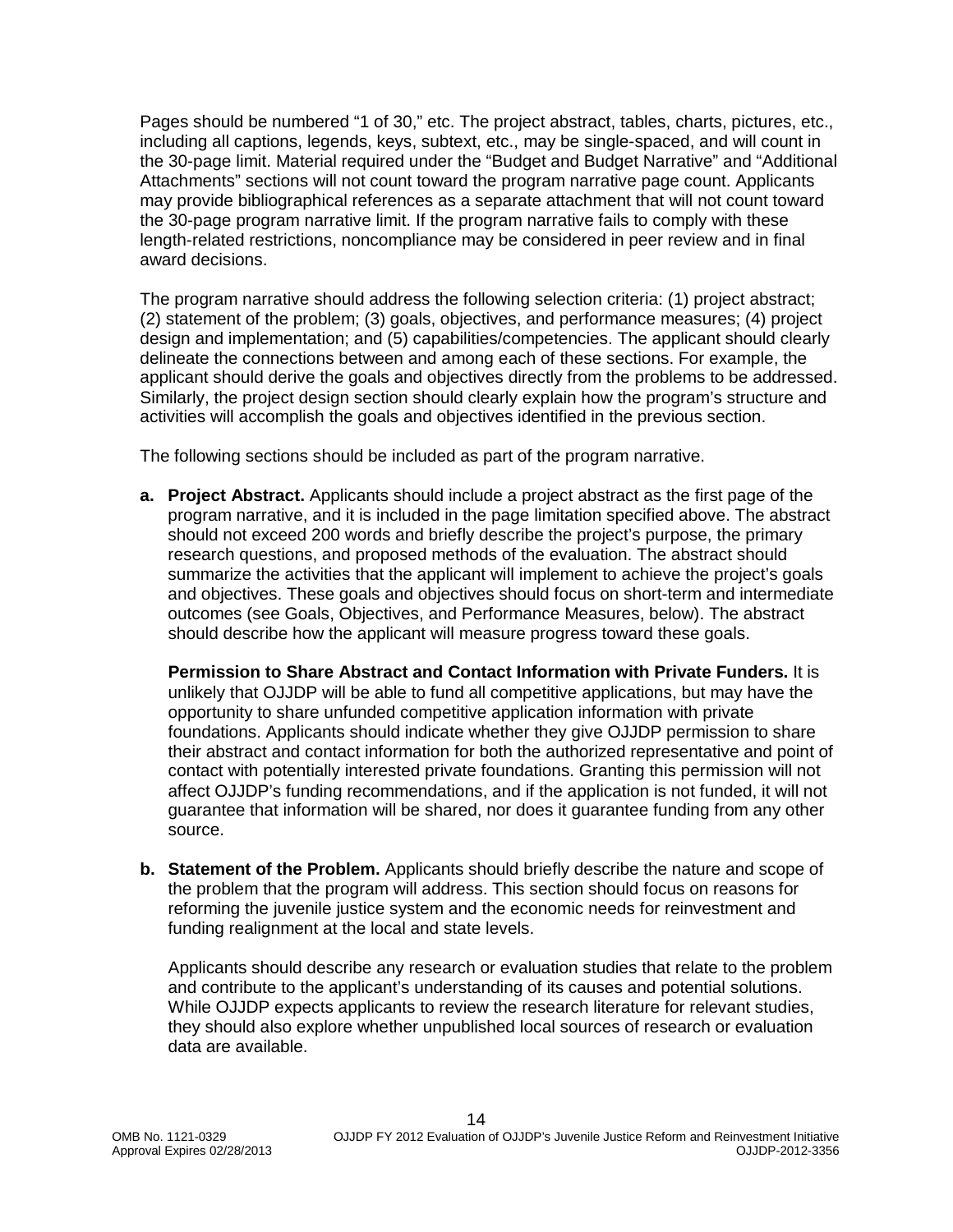The applicant should provide a synthesis of prior research conducted on juvenile justice reform and reinvestment, and evidence-based and cost-benefit studies in the juvenile justice field. Applicants should discuss the challenges to conducting this type of research and how they will overcome those challenges.

**c. Goals, Objectives, and Performance Measures.** Applicants should describe the goals of the proposed evaluation and identify its objectives. When formulating the project's goals and objectives, applicants should be cognizant of the performance measures that OJJDP will use to measure the project's progress.

**Goals.** Applicants should describe the project's intent to change, reduce, or eliminate the problem noted in the previous section and outline the project's goals.

**Project Objectives.** Applicants should explain how the project will accomplish its goals. Objectives are specific, quantifiable statements of the project's desired results. They should be clearly linked to the problem identified in the preceding section and measurable. This section should focus on how and when the applicant will accomplish the tasks outlined on pages 6 and 7 of this solicitation.

**Performance Measures.** OJJDP requires award recipients to report data in support of mandated performance measures for this solicitation (see Performance Measures, page 9.) OJJDP does not require applicants to submit performance measures data with their applications. For the application, applicants should indicate an understanding of these requirements and discuss how they will gather the required data, should they receive funding.

OJJDP encourages award recipients to use information from existing program records to fulfill performance measures reporting requirements rather than initiating new data collection activities for this purpose.

**d. Project Design and Implementation.** Applicants should detail how they will implement this evaluation project throughout the funding period and describe the strategies that they will use to achieve the goals and objectives identified in the previous section. Applicants should describe how they will complete the deliverables stated in the Goals, Objectives, and Deliverables section on page 6. This section should also detail the specific research questions of the evaluation and the proposed measures and methods the applicant will use.

This section should also include details regarding any leveraged resources (cash or inkind) from local sources to support the project.

**Logic Model.** Applicants should include a logic model that graphically illustrates how the performance measures are related to the project's problems, goals, objectives, and design. Sample logic models are available at [ojjdp.gov/grantees/pm/logic\\_models.html.](http://ojjdp.gov/grantees/pm/logic_models.html) Applicants should submit the logic model as a separate attachment, as stipulated in Additional Attachments, page 17.

**Timeline.** Applicants should submit a realistic timeline or milestone chart that indicates major tasks associated with the goals and objectives of the project, assigns responsibility for each, and plots completion of each task by month or quarter for the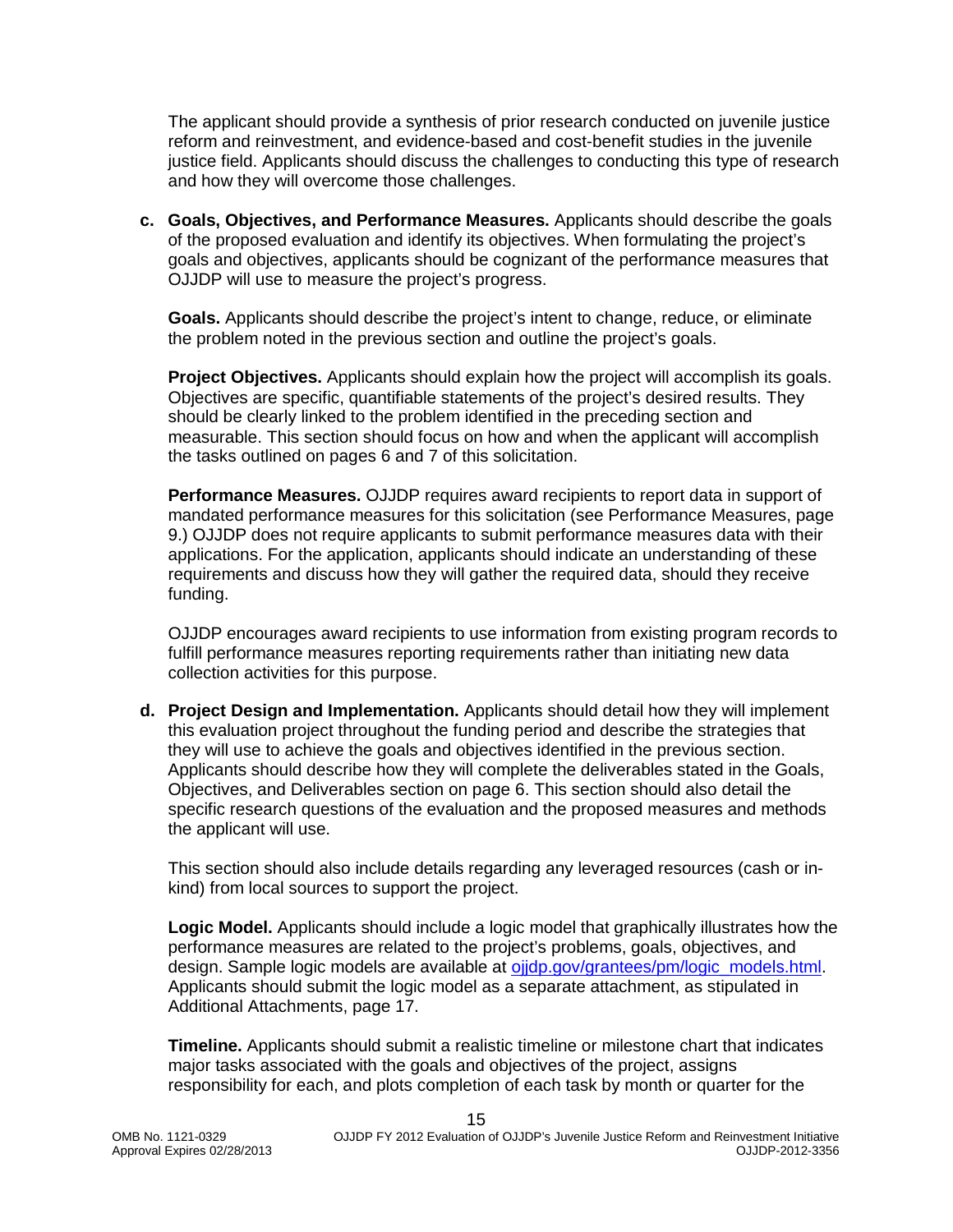duration of the award, using "Year 1," "Month 1," "Quarter 1," etc., not calendar dates (see "Sample Project Timelines" at [ojjdp.gov/grantees/timelines.html\)](http://ojjdp.gov/grantees/timelines.html).

Applicants should submit the timeline as a separate attachment, as stipulated in Additional Attachments, page 17. On receipt of an award, the recipient may revise the timeline, based on training and technical assistance that OJJDP will provide.

**e. Capabilities and Competencies.** Applicants should describe the roles and responsibilities of project staff and explain the program's organizational structure and operations. Management and staffing patterns should be clearly connected to the project design described in the previous section. This section should describe the experience and capability of the applicant's organization and any contractors that the applicant will use to implement and manage this effort and its associated federal funding, highlighting any previous experience implementing projects of similar design or magnitude.

**Letters of Support/Memoranda of Understanding.** If submitting a joint application, as described under Eligibility, page 3, applicants should provide signed and dated letters of support or memoranda of understanding for all key partners that include the following:

- an expression of support for the program and a statement of willingness to participate and collaborate with it;
- a description of the partner's current role and responsibilities in the planning process and expected responsibilities when the program is operational; and
- an estimate of the percent of time that the partner will devote to the planning and operation of the project.

#### <span id="page-15-0"></span>**3. Budget Detail Worksheet and Budget Narrative**

Applicants should provide a budget that (1) is complete, allowable, and cost-effective in relation to the proposed activities; (2) shows the cost calculations demonstrating how they arrived at the total amount requested; and (3) provides a brief supporting narrative to link costs with project activities. The budget should cover the entire award period.

For questions pertaining to budget and examples of allowable and unallowable costs, see the OJP Financial Guide at [www.ojp.usdoj.gov/financialguide/index.htm](http://www.ojp.usdoj.gov/financialguide/index.htm)*.*

- **a. Budget Detail Worksheet.** A sample Budget Detail Worksheet can be found at [www.ojp.gov/funding/forms/budget\\_detail.pdf.](http://www.ojp.gov/funding/forms/budget_detail.pdf) Applicants who submit the budget in a different format should include the budget categories listed in the sample budget worksheet. The budget detail worksheet should be mathematically sound.
- **b. Budget Narrative.** The Budget Narrative should thoroughly and clearly describe every category of expense listed in the Budget Detail Worksheet. Proposed budgets are expected to be complete; reasonable and allowable; cost-effective; and necessary for project activities. The narrative should be mathematically sound and correspond with the information and figures the applicant provides in the Budget Detail Worksheet. The narrative should explain how the applicant estimated and calculated all costs and how they are relevant to the completion of the proposed project. The narrative may include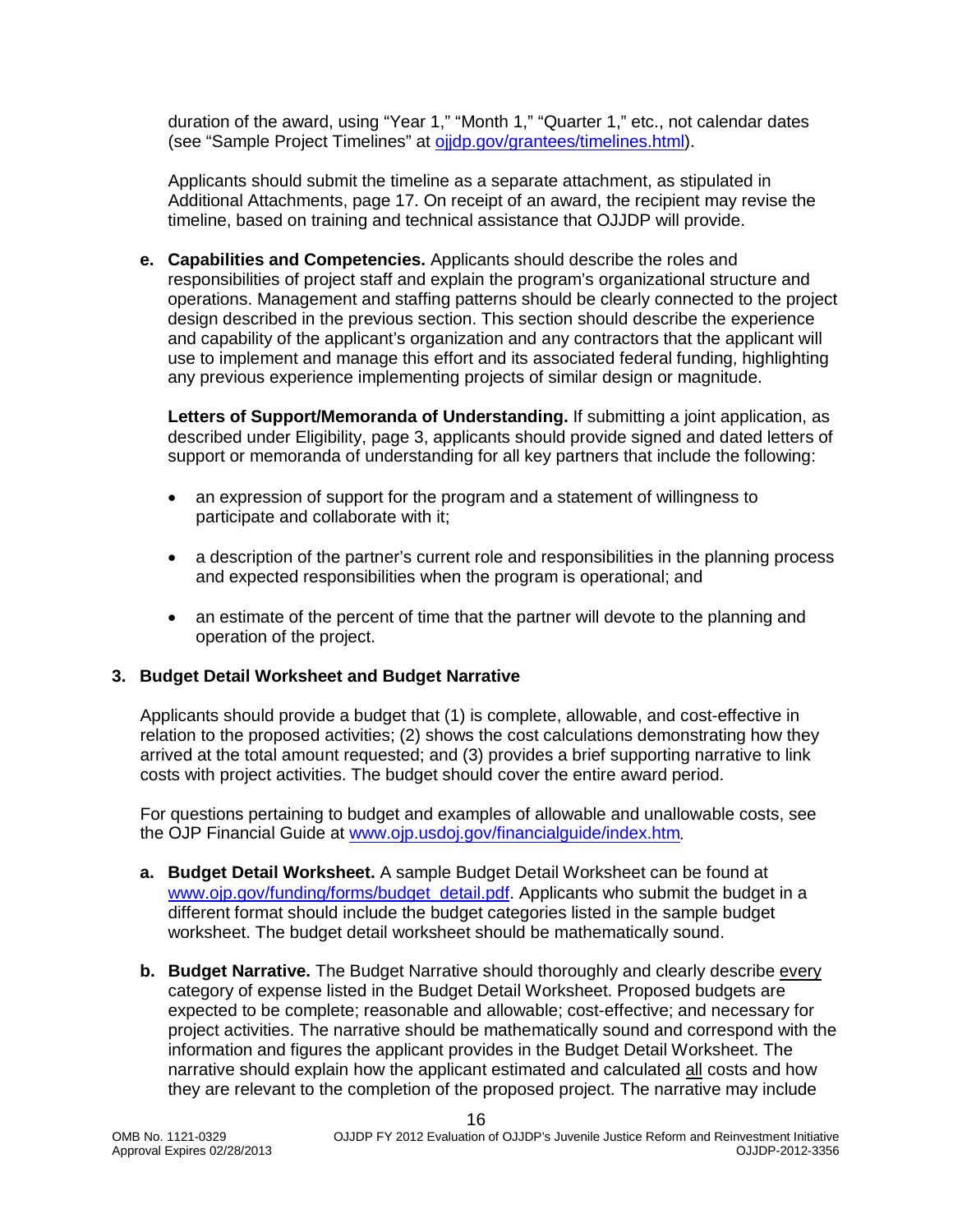tables for clarification purposes but need not be in a spreadsheet format. As with the Budget Detail Worksheet, the Budget Narrative should be broken down by year.

#### <span id="page-16-0"></span>**4. Indirect Cost Rate Agreement (if applicable)**

Indirect costs are allowed only if the applicant has a federally approved indirect cost rate. (This requirement does not apply to units of local government.) A copy of the rate approval should be attached. If the applicant does not have an approved rate, one can be requested by contacting the applicant's cognizant federal agency, which will review all documentation and approve a rate for the applicant organization or, if the applicant's accounting system permits, costs may be allocated in the direct cost categories. If DOJ is the cognizant federal agency, obtain information needed to submit an indirect cost rate proposal at [www.ojp.usdoj.gov/funding/pdfs/indirect\\_costs.pdf.](http://www.ojp.usdoj.gov/funding/pdfs/indirect_costs.pdf)

#### <span id="page-16-1"></span>**5. Tribal Authorizing Resolution (if applicable)**

If an application is being submitted by either (1) a tribe or tribal organization or (2) a third party proposing to provide direct services or assistance to residents on tribal lands, then a current authorizing resolution of the governing body of the tribal entity or other enactment of the tribal council or comparable governing body authorizing the inclusion of the tribe or tribal organization and its membership should be included with the application. In those instances when an organization or consortium of tribes proposes to apply for a grant on behalf of a tribe or multiple specific tribes, then the application should include a resolution (or comparable legal documentation, as may be applicable) from all tribes that will be included as a part of the services/assistance provided under the grant. A consortium of tribes for which existing consortium bylaws allow action without support from all tribes in the consortium (i.e., without authorizing resolution or other enactment of each tribal governing body) may submit a copy of its consortium bylaws with the application in lieu of tribal resolutions (or comparable legal documentation).

If an applicant is unable to obtain and submit with its application a fully-executed (i.e., signed) copy of a tribal resolution or other, comparable legal documentation as may be consistent with the tribe's governance structure, then, at minimum, the applicant should submit an unsigned, draft version of such legal documentation as part of its application (except in cases where, with respect to a tribal consortium applicant, consortium bylaws allow action without the support of all consortium member tribes). If selected for funding, use of and access to funds will be contingent on receipt of the fully-executed tribal resolution or other, comparable legal documentation.

#### <span id="page-16-2"></span>**6. Additional Attachments**

Applicants should submit the following information, as stipulated in the cited pages, as attachments to their application. While the materials listed below are not assigned specific point values, peer reviewers will, as appropriate, consider these items when rating applications. For example, reviewers will consider résumés and/or letters of support/ memoranda of understanding when assessing "Capabilities/Competencies." Peer reviewers will not consider any additional information that the applicant submits other than that specified below.

• logic model (see Logic Model, page 15)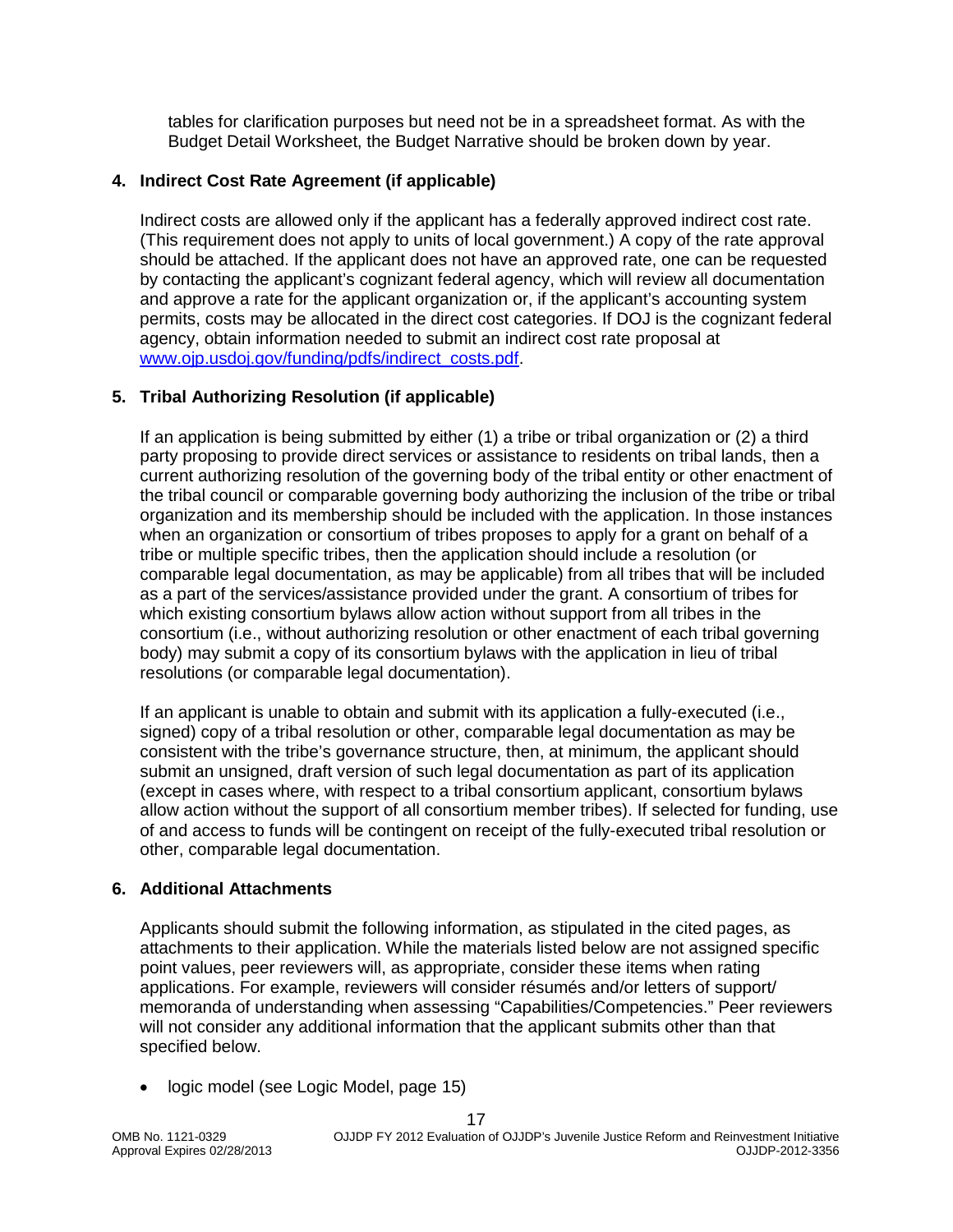- timeline or milestone chart (see Timeline, page 15)
- résumés of all key personnel
- job descriptions outlining roles and responsibilities for all key positions
- letters of support/memoranda of understanding from partner organizations (see Letters of Support/Memoranda of Understanding, page 16)
- evidence of nonprofit status, e.g., a copy of the tax exemption letter from the Internal Revenue Service
- evidence of for-profit status, e.g., a copy of the articles of incorporation.

#### <span id="page-17-0"></span>**7. Other Standard Forms**

Additional forms that may be required in connection with an award are available on OJP's funding page at [www.ojp.usdoj.gov/funding/forms.htm.](http://www.ojp.usdoj.gov/funding/forms.htm) For successful applicants, receipt of funds may be contingent upon submission of all necessary forms. Note in particular the following forms.

- **a.** [Standard Assurances.](http://www.ojp.usdoj.gov/funding/forms/std_assurances.pdf) Applicants must read, certify, and submit this form in GMS prior to the receipt of any award funds.
- **b.** [Certifications Regarding Lobbying; Debarment,](http://www.ojp.usdoj.gov/funding/forms/certifications.pdf) Suspension and Other Responsibility [Matters; and Drug-Free Workplace Requirements.](http://www.ojp.usdoj.gov/funding/forms/certifications.pdf) Applicants must read, certify, and submit in GMS prior to the receipt of any award funds.
- **c.** Accounting System [and Financial Capability Questionnaire.](http://www.ojp.usdoj.gov/funding/forms/financial_capability.pdf) (Required for any applicant other than an individual that is a non-governmental entity and that has not received any award from OJP within the past 3 years; this form must be downloaded, completed, and submitted.)

### <span id="page-17-1"></span>**Selection Criteria**

The following five selection criteria will be used to evaluate each application, with the different weight given to each based on the percentage value listed after each individual criteria. For example, the first criteria, Statement of the Problem, is worth 15 percent of the entire score in the application review process. Consideration may be given to applicants with demonstrated experience in the use of administrative and aggregate data for evaluation purposes.

- 1. Statement of the Problem (15 percent)
- 2. Goals, Objectives, and Performance Measures (10 percent)
- 3. Project Design and Implementation (30 percent)
- 4. Capabilities and Competencies (35 percent)
- 5. Budget (complete; reasonable and allowable; cost-effective, and necessary for project activities)(10 percent)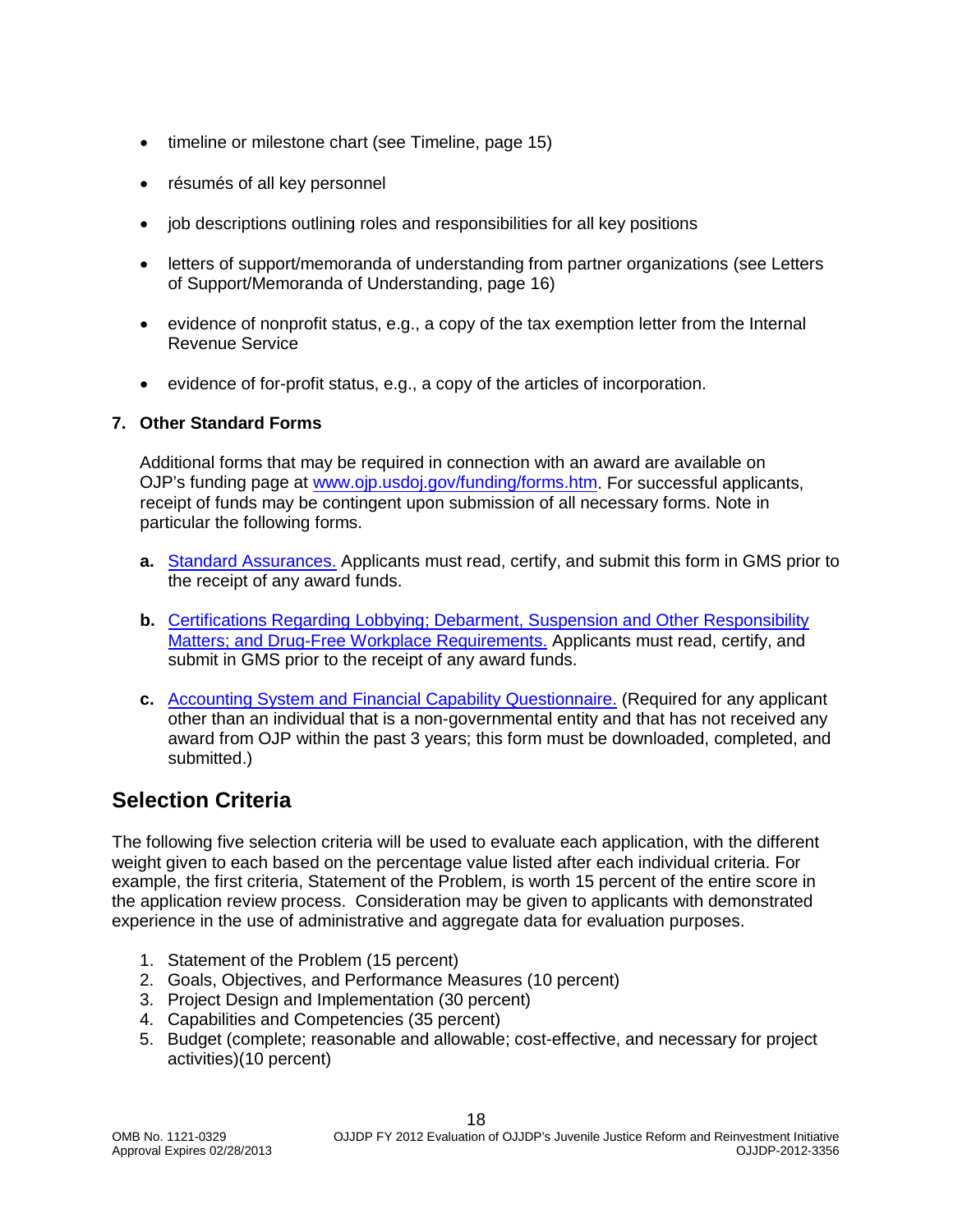See What an Application Is Expected To Include, page 13, for the criteria that the peer reviewers will use to evaluate applications.

# <span id="page-18-0"></span>**Review Process**

OJP is committed to ensuring a fair and open process for awarding grants. OJJDP reviews the application to make sure that the information presented is reasonable, understandable, measurable, and achievable, as well as consistent with the solicitation.

Peer reviewers will review the applications submitted under this solicitation that meet basic minimum requirements. OJJDP may use either internal peer reviewers, external peer reviewers, or a combination, to review the applications under this solicitation. An external peer reviewer is an expert in the subject matter of a given solicitation who is NOT a current DOJ employee. An internal reviewer is a current DOJ employee who is well-versed or has expertise in the subject matter of this solicitation. Applications that meet basic minimum requirements will be evaluated, scored, and rated by a peer review panel. Peer reviewers' ratings and any resulting recommendations are advisory only. In addition to peer review ratings, considerations for award recommendations and decisions may include, but are not limited to, underserved populations, geographic diversity, strategic priorities, past performance, and available funding.

The Office of the Chief Financial Officer, in consultation with OJJDP, conducts a financial review of applications for potential discretionary awards to evaluate the fiscal integrity and financial capability of applicants; examines proposed costs to determine if the Budget Detail Worksheet and Budget Narrative accurately explain project costs; and determines whether costs are reasonable, necessary, and allowable under applicable federal cost principles and agency regulations.

All final award decisions will be made by the Administrator of OJJDP, who also may give consideration to factors including, but not limited to, underserved populations, geographic diversity, strategic priorities, past performance, and available funding when making awards.

# <span id="page-18-1"></span>**Additional Requirements**

Applicants selected for awards must agree to comply with additional legal requirements upon acceptance of an award. OJP strongly encourages applicants to review the information pertaining to these additional requirements prior to submitting an application. Additional information for each requirement can be found at www.oip.usdoi.gov/funding/other\_requirements.htm.

- [Civil Rights Compliance](http://www.ojp.usdoj.gov/about/ocr/statutes.htm)
- Civil Rights Compliance Specific to State Administering Agencies
- Faith-Based and Other Community Organizations
- **Confidentiality**
- Research and the Protection of Human Subjects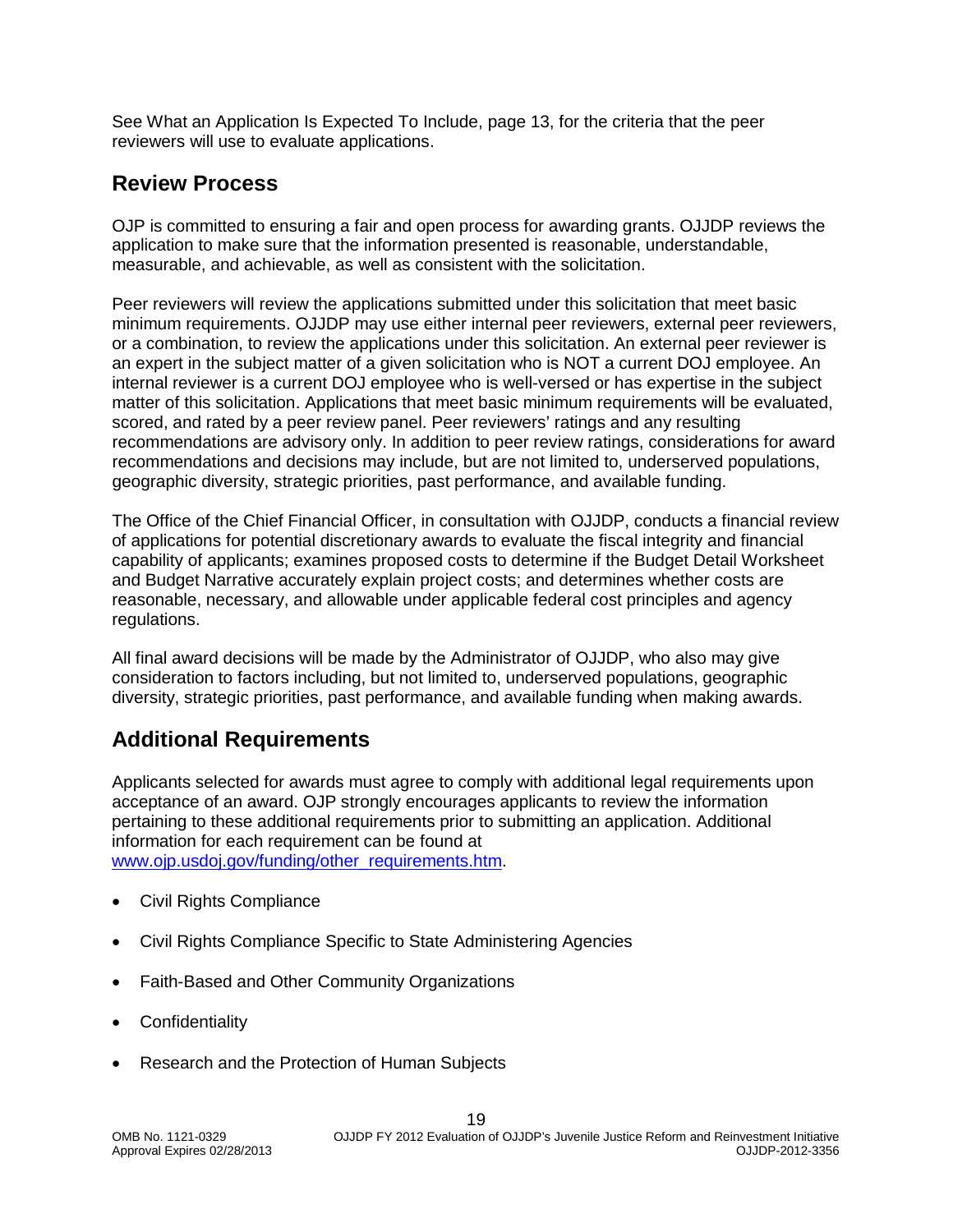- Anti-Lobbying Act
- Financial and Government Audit Requirements
- National Environmental Policy Act (NEPA)
- DOJ Information Technology Standards (if applicable)
- Single Point of Contact Review
- Non-Supplanting of State or Local Funds
- Criminal Penalty for False Statements
- Compliance with [Office of Justice Programs Financial Guide](http://www.ojp.usdoj.gov/financialguide/index.htm)
- Suspension or Termination of Funding
- Nonprofit Organizations
- For-Profit Organizations
- Government Performance and Results Act (GPRA)
- Rights in Intellectual Property
- Federal Funding Accountability and Transparency Act (FFATA) of 2006
- Awards in Excess of \$5,000,000 Federal Taxes Certification Requirement
- Active CCR Registration

# <span id="page-19-0"></span>**Provide Feedback to OJP on This Solicitation**

To assist OJP in improving its application and award processes, we encourage applicants to provide feedback on this solicitation, application submission process, and/or the application review/peer review process. Feedback can be provided to [OJPSolicitationFeedback@usdoj.gov.](mailto:OJPSolicitationFeedback@usdoj.gov)